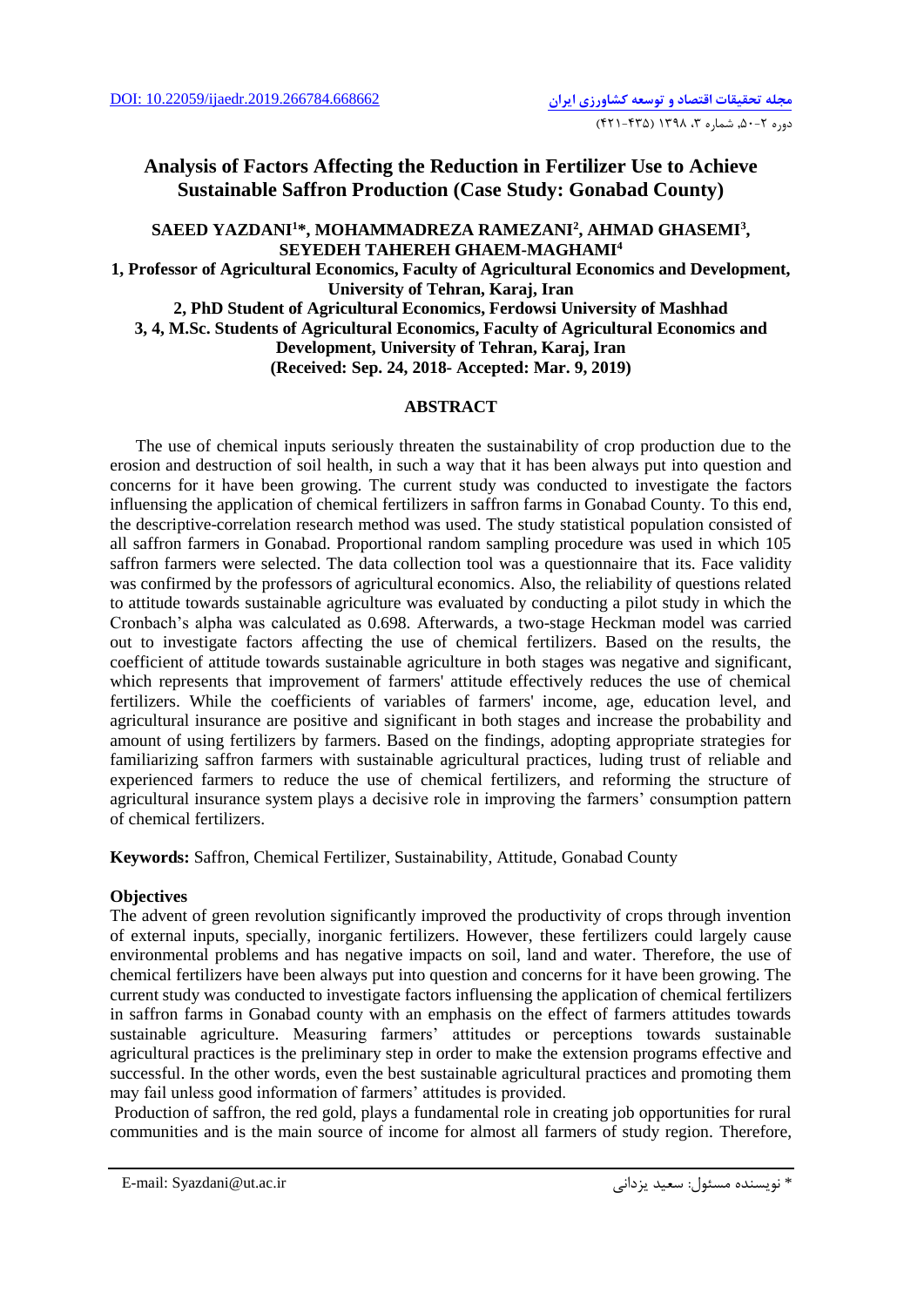the sustainability of saffron production must be taken into consideration by farmers and policymakers to sustain the livelihood of rural households.

## **Methodology**

To achieve the objectives of the study, the descriptive-correlation research method was used. The statistical population consisted of all saffron farmers in Gonabad. Proportional random sampling procedure was used in which 105 saffron farmers were selected. The data collection tool was a questionnaire.

In regard to the measurement of farmers attitudes, using previous studies and analysis of our field observations on the local farmers' practices, we draw and formulated 21 statements addressing (un)sustainable farming practices in different stages of Saffron growth. From the 21 statements, 13 items have a positive impact on the sustainable farming, and eight items with a negative impact. To quantify the farmer's attitudes towards sustainable farming practices, a five-point Likert scale containing response categorizes ranging from "strongly agree" with a score of five points to "strongly disagree" with a score of one point were developed. The respondents were asked to select the best option that describes their opinions with the respect to the associated question. Face validity of questionnaire was confirmed according to open ion of professors of agricultural economics. Also, the reliability of questions related to attitude towards sustainable agriculture was evaluated by conducting a pilot study in which the Cronbach's alpha was calculated as 0.698. Afterwards, a two-stage Heckman model was carried out to investigate factors affecting the use of chemical fertilizers.

## **Results and Discussion**

Using SHAZAM 10.1 software we estimated the two-stage Heckman model to investigate the effects of socio-economic factors on use of chemical fertilizers. Based on the results, the coefficient of attitude towards sustainable agriculture in both stages was negative and significant, which represents that the high degree of farmers' attitudes significantly decreases the intention of farmers to use chemical fertilizers, probably because some farmers think that use of fertilizers doesn't increase saffron yields and even some of them believe that it would decrease the yields. On the other hand, the coefficients of factors of farmers' income, age, education level, and agricultural insurance are positive and significant in both stages and increase the probability and amount of fertilizers use.

#### **Conclusion**

Based on the findings, adopting appropriate strategies for familiarizing saffron farmers with sustainable agricultural practices, building trust of reliable and experienced farmers to reduce the use of chemical fertilizers, and reforming the structure of agricultural insurance system play a decisive role in improving the farmers' consumption pattern of chemical fertilizers.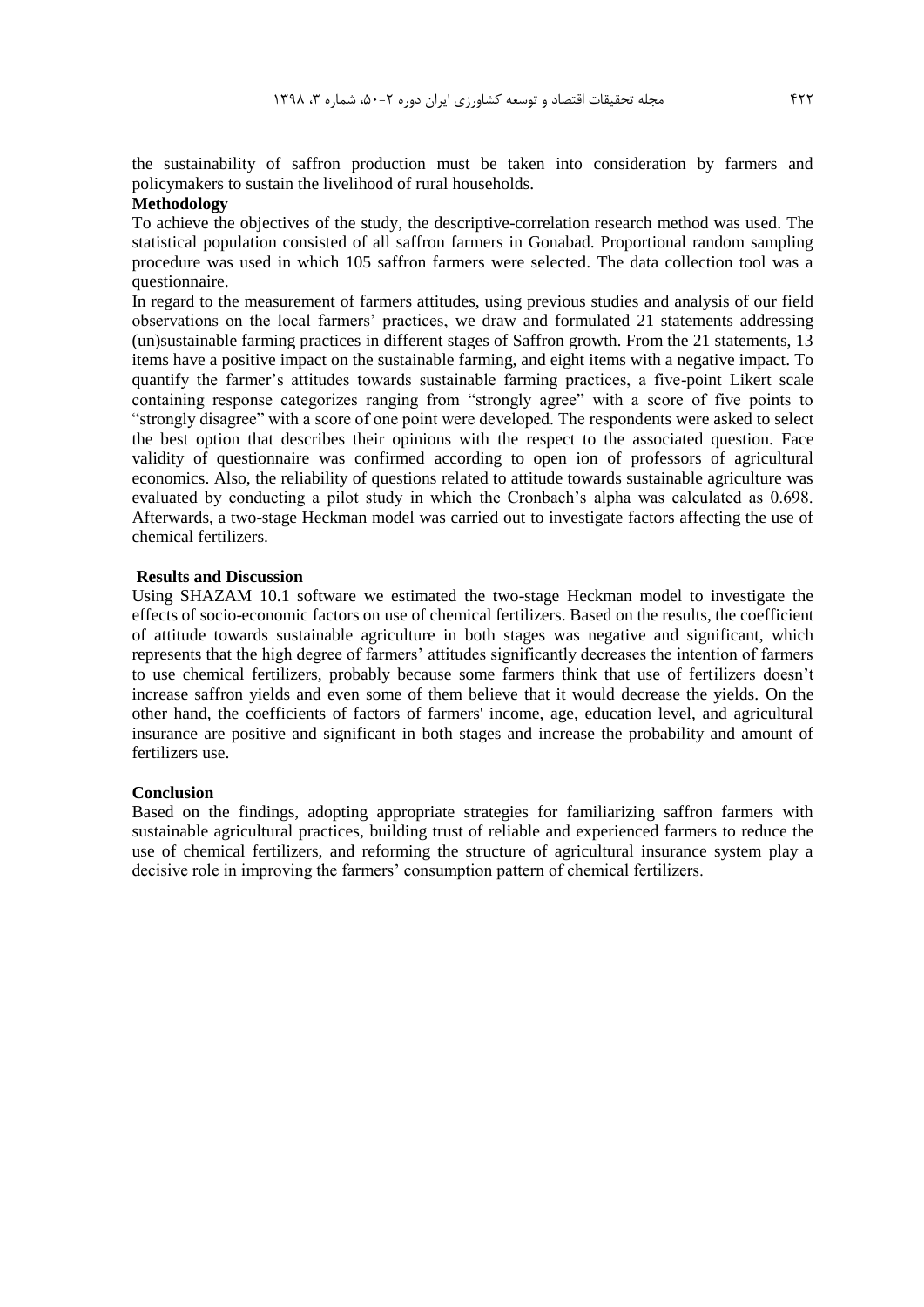# **تحلیل عوامل موثر بر کاهش مصرف کودهای شیمیایی در راستای دستیابی به تولید پایدار زعفران )مطالعه موردی: شهرستان گناباد(**

**\*، محمدرضا رمضانی <sup>1</sup> سعید یزدانی ،<sup>2</sup> احمد قاسمی،<sup>3</sup> سیده طاهره قائم مقامی<sup>4</sup> ،1 استاد گروه اقتصاد کشاورزی، دانشکده اقتصاد و توسعه کشاورزی، دانشگاه تهران، کرج، ایران ،2 دانشجوی دکتری اقتصاد کشاورزی، دانشگاه فردوسی مشهد ،3 ،4 دانشجویان کارشناسی ارشد گروه اقتصاد، دانشکده اقتصاد و توسعه کشاورزی، دانشگاه تهران، کرج، ایران )تاریخ دریافت: -97/7/2 تاریخ تصویب: 97/12/27(**

#### **چکیده**

**استفاده از نهادههای شیمیایی بهدلیل ایجاد فرسایش و از بین بردن سالمت خاک، پایداری کشت محصوالت کشاورزی را به شدت تهدید کرده و همواره محل بحث بوده و نگرانیهایی را ایجاد کرده است. مطالعه حاضر، بهمنظور شناسایی عوامل اثرگذار بر کاهش مصرف کودهای شیمیایی در مزارع زعفران شهرستان گناباد انجام شد. بدینمنظور از روش تحقیق توصیفی-همبستگی استفاده شد. جامعه مورد مطالعه شامل تمام زعفرانکاران شهرستان گناباد بود. نمونهگیری به روش تصادفی نسبی انجام شد که بر اساس آن، تعداد 105 زعفرانکار انتخاب شدند. ابزار جمعآوری دادهها پرسشنامه بود که روایی صوری آن مورد تایید اساتید اقتصاد کشاورزی قرار گرفت. پایایی سواالت مربوط به سنجش نگرش نسبت به کشاورزی پایدار با انجام یک پیش مطالعه بررسی شد که ضریب آلفای کرنباخ برابر 0/698 بهدست آمد. برای شناسایی عوامل اثرگذار بر مصرف کودهای شیمیایی از الگوی هکمن دو مرحلهای استفاده شد. بر اساس نتایج، ضریب متغیر نگرش نسبت به کشاورزی پایدار در هر دو مرحله منفی و معنیدار بود که نشان میدهد بهبود نگرش کشاورزان بهصورت موثری موجب کاهش مصرف کودهای شیمیایی میشود. در حالیکه ضریب متغیرهای درآمد کشاورزان، سن، سطح تحصیالت و بیمه کشاورزی در هر دو مرحله مثبت و معنیدار بود و بر احتمال و میزان استفاده از کودهای شیمیایی توسط کشاورزان میافزاید. بر اساس نتایج، اتخاذ راهکارهای مناسب بهمنظور آشنایی زعفرانکاران با مبانی کشاورزی پایدار، جلب اعتماد کشاورزان معتمد و با تجربه برای کاهش استفاده از کودهای شیمیایی و اصالح ساختار نظام بیمه محصوالت کشاورزی نقش تعیینکنندهای در بهبود الگوی مصرفی کشاورزان از کود شیمیایی دارد.** 

**واژههای کلیدی: زعفران، کود شیمیایی، پایداری، نگرش، شهرستان گناباد.**

#### **مقدمه**

کشاورزي با تولید محصوالت مطلوب و نامطلوب داراي نقشهاي مثبت و منفی در پايداري يک اقتصاد است. کشاورزي، غذاي جمعیت رو به افزايش کره زمین

را تامین میکند و مواد اولیه مورد نیاز براي بخش صنعت را فراهم میکند، منبع درآمد و شغل براي بسیاري از افراد به خصوص در جوامع روستايی است و بخش عمدهاي از درآمد کشورهاي در حال توسعه را شامل میشود. با اين وجود، فعالیتهاي کشاورزي می-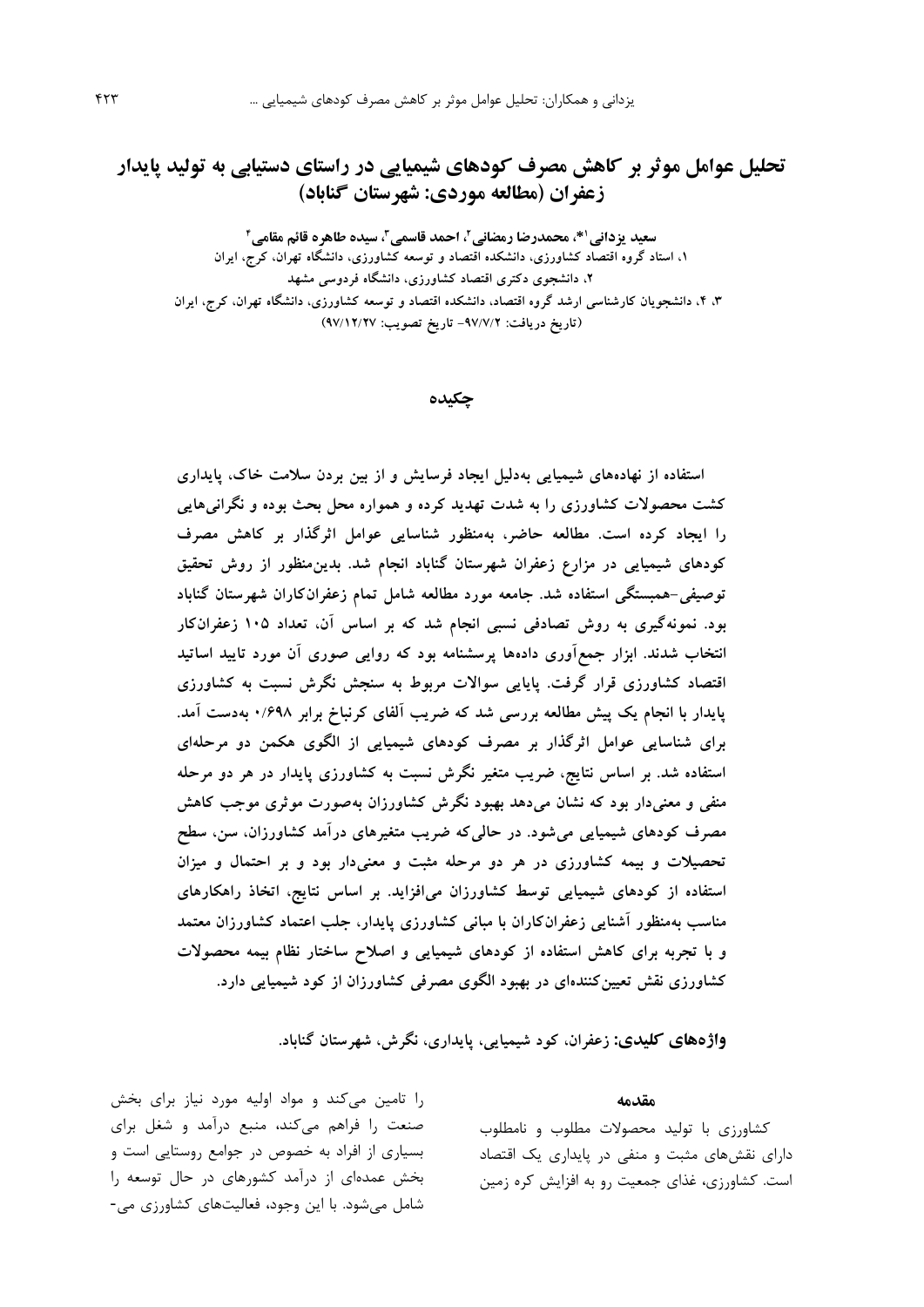تواند اثرات مخربی بر محیط اطراف بگذارد که از اين قبیل میتوان به تخريب منابع آب و خاک، آلودگی هوا و کاهش تنوع اکولوژيکی اشاره کرد ) and Food Agriculture Organization, 2017; Nabizadeh .)et al., 2018

اهمیت توجه به آثار زيستمحیطی فعالیتهاي کشاورزي موجب شد تا سیستمهاي کشاورزي پايدار در مقابل سیستمهاي مرسوم کشاورزي مطرح شوند )1996 ,Hansen). در اين راستا، سیستمی را میتوان پايدار نامید که ضمن حفظ و يا افزايش بهرهوري، از منابع طبیعی در دسترس نیز محافظت کرده و موجب تخريب آن نشوند (2018 .Scherer et al). يکی از مواردي که در اکثر مطالعات مربوط به پايداري کشاورزي تاکید شده است، لزوم کاهش استفاده از نهادههاي بیرونی و شیمیايی است ) Sardashti-Hatami et al., 2011; Marenya & Barrett, 2007; Zulfiqar & از استفاده زیرا ،(Thapa, 2017; Arslan et al., 2017 نهادههاي شیمیايی و بهخصوص کودهاي شیمیايی به دلیل ايجاد فرسايش و از بین بردن سالمت خاک، پايداري کشت محصوالت زراعی و باغی را به شدت تهديد کرده و عالوه بر ايجاد معضالتی براي سالمتی افراد جامعه، عملکرد محصوالت کشاورزي را در بلندمدت کاهش میدهد )2017 ,Thapa & Zulfiqar). بنابراين، توجه به تبعات زيستمحیطی استفاده از نهاده- هاي شیمیايی براي محصوالت عمده کشاورزي حائز اهمیت است.

يکی از مهمترين محصوالت کشت شده در ايران زعفران است که تولید آن منبع درآمدي اصلی براي بسیاري از مناطق روستايی در شرق کشور بهشمار می آيد )2014 ,Golmohammadi). اين محصول بعد از پسته ارزآورترين محصول کشاورزي ايران است و در سال 1396 بیش از 325 میلیون دالر درآمد ارزي نصیب کشور کرده است ) of Chamber Iran Commerce, Industries, Mines and 2018 ,Agriculture). نقش کلیدي زعفران در صادرات محصوالت کشاورزي ايران وقتی پر رنگتر میشود که ارزش صادرات جهانی آن طی سالهاي 2001 تا 2017 حدود 500 درصد رشد داشته و اين در حالی است که ايران با تولید 236 تن کالله خشک در سال 2017 قريب به 71 درصد از ارزش صادرات جهانی اين محصول

را در اختیار داشته است ) Trade International .)Centre, 2018

با وجود اهمیت باالي زعفران در صادرات کشاورزي آمارهاي منتشر شده از سوي سازمان جهاد کشاورزي نشان میدهد که عملکرد اين محصول طی سالیان اخیر کاهش چشمگیري داشته است به طوري که از 6/1 کیلوگرم در هکتار در سال 1350 به 3/42 کیلوگرم در هکتار در سال ۱۳۹۶ رسیده است ( Ministry of 2018 ,Jihad Agriculture )که از مهمترين داليل آن میتوان به کشت ناپايدار زعفران و استفاده بیرويه از کودهاي شیمیايی و تخريب منابع کشاورزي اشاره کرد )2018 ,Zandi & Mohtashami). بنابراين، بررسی عوامل اثرگذار بر پذيرش شیوههاي کشت پايدار بهمنظور بهبود شرايط پايداري کشت اين محصول و ارايه راهکارهايی براي کاهش استفاده از نهادههاي بیرونی و شیمیايی ضروري است.

پذيرش شیوههاي کشت پايدار توسط کشاورزان متاثر از عوامل مختلفی است که از مهمترين اين عوامل میتوان به نگرش نسبت به کشاورزي پايدار است و آگاهی نسبت به آثار کشت ناپايدار محصوالت اشاره کرد )2018 .,al et Saleh). در واقع، اولین قدم براي مؤثر واقع شدن برنامههاي ترويجی در راستاي کشاورزي پايدار، بررسی نگرش کشاورزان نسبت به کشاورزي پايدار است بهنحوي که حتی بهترين سیاستها در راستاي دستیابی به کشاورزي پايدار، بدون توجه به نگرش کشاورزان ممکن است با شکست مواجه شود )2009 .,al et Tatlidil). ضرورت بررسی نگرش افراد در راستاي حرکت به سمت کشاورزي پايدار از آن جهت است که به مديران و مجريان کمک میکند تا از شیوه تفکر کشاورزان درباره موضوعات مختلف آگاهی پیدا کرده و در صورت نیاز برنامههايی براي تغییر نگرش آنها طراحی کنند. لذا، بهمنظور مؤثر واقع شدن برنامههاي کاهش استفاده از نهادههاي شیمیايی، مطالعه و بررسی نگرش کشاورزان الزامی است.

پژوهشهاي متعددي در زمینه شناسايی عوامل اجتماعی-اقتصادي اثرگذار بر مصرف کودهاي شیمیايی توسط کشاورزان صورت گرفته است؛ لیکن مطالعاتی که نقش نگرش نسبت به کشاورزي پايدار را در نظر گرفته باشد محدود است. بهعنوان مثال، Mishra and Chang )2012( نشان دادند که داشتن شغلی غیر از کشاورزي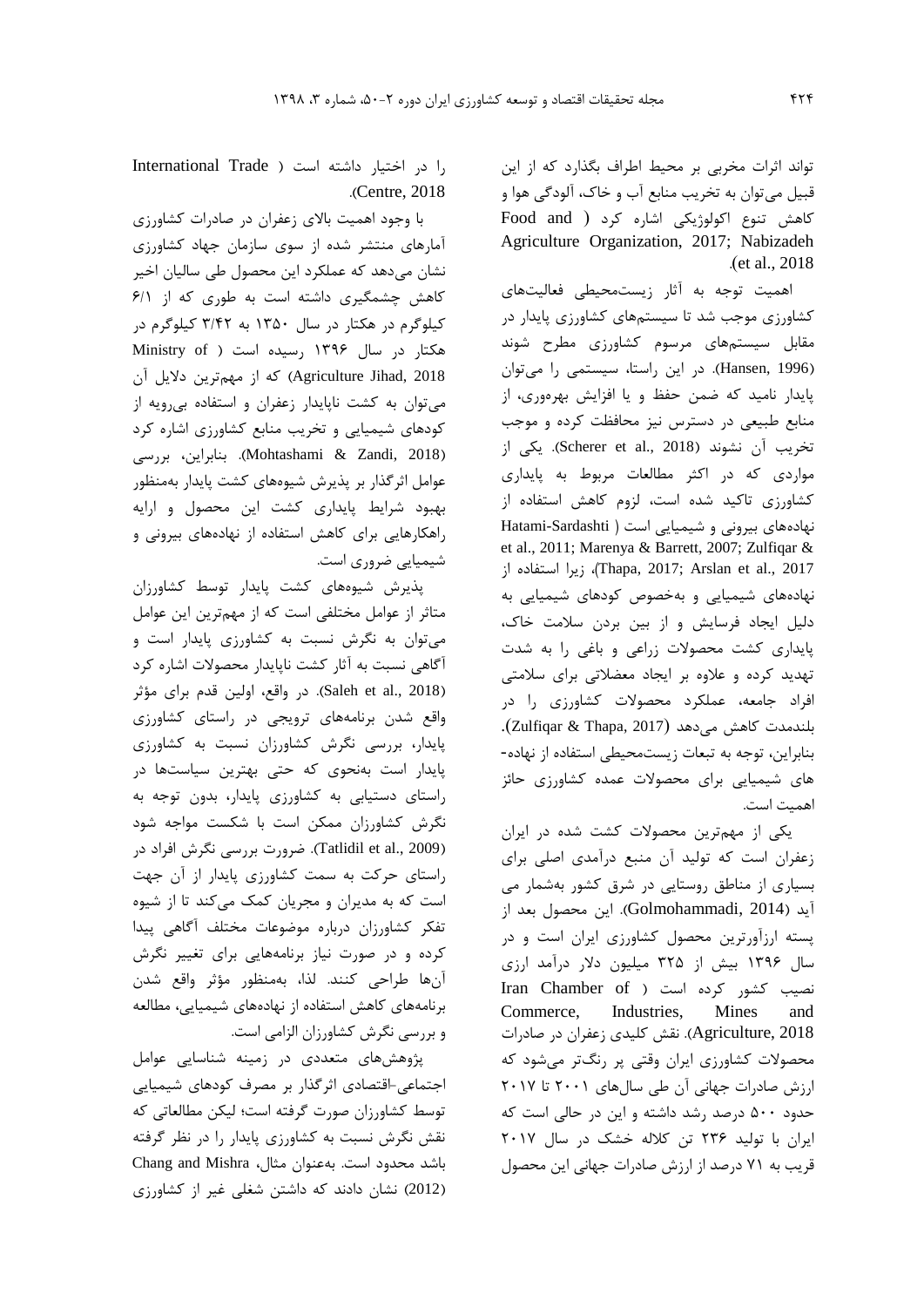مصرف کودهاي شیمیايی را کاهش داده در حالی که بیمه محصوالت کشاورزي موجب افزايش مصرف کودهای شیمیایی شده است. Martey et al. با بررسی عوامل مؤثر بر مصرف کودهاي شیمیايی در شمال غنا دريافتند که بر خالف انتظارشان درآمد اثر منفی بر احتمال استفاده از کود شیمیايی دارد. به همین ترتیب، سن کشاورزان و سطح زير کشت نیز موجب کاهش احتمال مصرف کودهاي شیمیايی میشود. Etim )2015( در بررسی عوامل اثرگذار بر تصمیم کشاورزان مبنی بر استفاده از کودهاي غیر ارگانیک در آکوبام نیجريه نشان داد که سن کشاورزان، سطح تحصیالت و اندازه مزرعه صورت معناداري احتمال استفاده از کودهای شیمیایی را افزايش میدهد. .Emmanuel et al )2016( در بررسی تاثیر خدمات توسعه کشاورزي بر استفاده از کودهاي شیمیايی در غنا نشان دادند که اندازه مزرعه، تحصیلات و جنست (مذکر بودن) موجب افزايش مصرف کودهاي شیمیايی شده است. درآمد و سن موجب کاهش مصرف کود شیمیايی شده است.

در ايران نیز مطالعاتی صورت گرفته است که در ادامه به بخشی از آن اشاره خواهد شد. Bagheri and Shahpasand( 2010 )در مطالعهاي با هدف سنجش نگرش سیبزمینی کاران دشت اردبیل نسبت به

کشاورزي پايدار دريافتند که نگرش نسبت به کشاورزي پايدار همبستگی معنیداري با مصرف نهادههاي شیمیايی ندارد که نشاندهنده تناقض عمل و نگرش کشاورزان است. .Shams et al (2015) در مطالعهاي تحت عنوان سنجش نگرش کشاورزان شهرستان اسدآباد نسبت به کشاورزي پايدار و ارتباط آن با میزان مصرف نهادههاي شیمیايی توسط آنها نشان دادند که بین نگرش کشاورزان نسبت به کشاورزي پايدار و میزان استفاده از نهادههاي شیمیايی رابطه منفی و معنیدار وجود دارد. (2016) Shahpasand با مطالعه نقش عوامل فردي و شناختی موثر بر سطح مصرف کود در بین کشاورزان شهرستان بجستان نشان داد که میزان تحصیالت رابطه منفی و معنی داري با مصرف کود اوره داشته است. Zandi and Mohtashami) 2018 (در بررسی عوامل موثر بر مصرف بیش از حد کودهاي نیتروژنه در زراعت زعفران دريافتند که سن مزرعه، سن زارع، اندازه مزرعه، دفعات آبیاري و دارا بودن شغلی غیر زراعی اثر مثبت و معنی دار و سطح تحصیالت، و تجربه زراعت اثر منفی و معنی داري بر مصرف کودهاي نیتروژنه دارد. خالصهاي از مطالعات تجربی انجام گرفته در زمینه شناسايی عوامل اثرگذار بر مصرف کودهاي شیمیايی در جدول )1( ارايه شده است.

|                                                       | نتايج مطالعات                                                                  |                                                                                                                      | متغيرهاي توضيحي          |
|-------------------------------------------------------|--------------------------------------------------------------------------------|----------------------------------------------------------------------------------------------------------------------|--------------------------|
| غیر معنے دار                                          | معنے دار و منفی                                                                | معنے دار و مثبت                                                                                                      |                          |
| (Bagheri & Shahpasand,<br>2010)                       | (Shams et al., $2015$ )                                                        | .                                                                                                                    | نگرش کشاورزان            |
| (Zhou et al., $2010$ )<br>(Thuo et al., 2011)         | (Chianu & Tsujii,<br>2004)<br>(Martey et al.,<br>2014)<br>(Shahpasand, 2016)   | (Freeman & Omiti, 2003)<br>(Etim, 2015)<br>(Farahi, 2016)<br>(Mohtashami & Zandi, 2018)                              | سن کشاورزان              |
| (Akca et al., 2007)<br>(Zhou et al., $2010$ )         | (Shahpasand, 2016)<br>(Mohtashami &<br>Zandi, 2018)                            | (Freeman & Omiti, 2003)<br>(Chianu & Tsujii, 2004)<br>(Waithaka et al., 2007)<br>(Thuo et al., 2011)<br>(Etim, 2015) | سطح تحصيلات              |
|                                                       | (Martey et al.,<br>2014)                                                       | (Waithaka et al., 2007)<br>(Farahi, 2016)                                                                            | درآمد کشاورزان           |
| (Freeman & Omiti,<br>2003)<br>(Chianu & Tsujii, 2004) | (Farahi, 2016)                                                                 | (Nambiro $& Okoth, 2013$ )<br>(Emmanuel et al., 2016)                                                                | کلاس های آموزشی و ترویجی |
| (Babcock & Hennessy,<br>1996)                         | (Mishra et al.,<br>2005)                                                       | (Horowitz & Litchenberg, 1993)<br>(Chang & Mishra, 2012)                                                             | بیمه محصولات کشاورزی     |
| (Zhou et al., $2010$ )                                | (Adesina, 1996)<br>(Nambiro & Okoth,<br>2013)<br>(Mohtashami &<br>Zandi, 2018) | (Thuo et al., $2011$ )<br>(Chang & Mishra, 2012)<br>(Farahi, 2016)                                                   | شغل اصلی                 |

جدول -1 خالصه مطالعات تجربی درباره عوامل اثرگذار بر مصرف کودهاي شیمیايی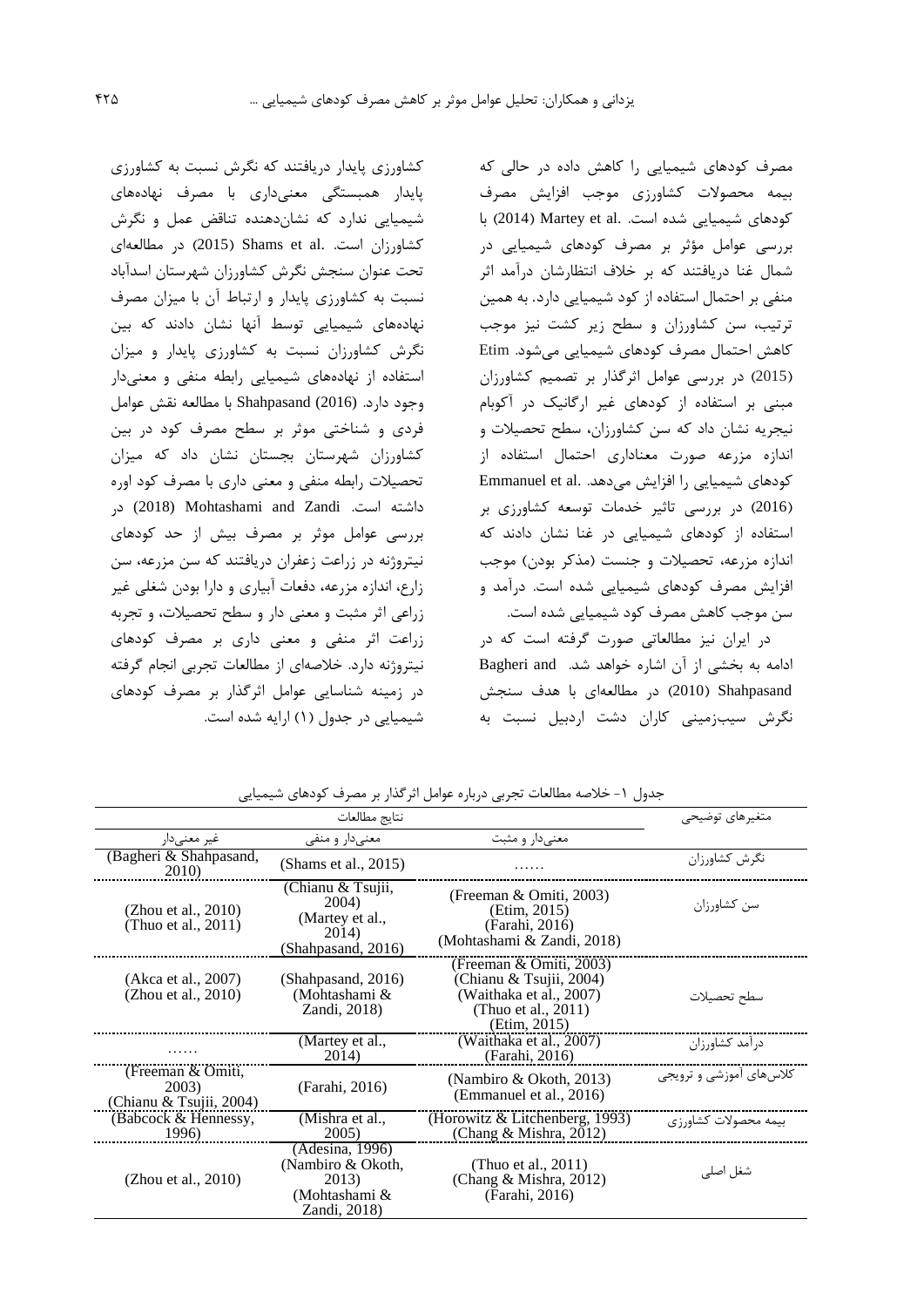با وجود مطالعات مختلف در زمینه شناسايی عوامل اجتماعی-اقتصادي اثرگذار بر مصرف کودهاي شیمیايی در کشت محصوالت مختلف کشاورزي از جمله زعفران، بهنظر میرسد پیش از اين مطالعهاي به نقش کلیدي نگرش نسبت به کشاورزي پايدار در اصالح الگوي مصرفی زعفرانکاران از کودهاي شیمیايی، نپرداخته است. از اينرو، مطالعه حاضر با هدف تحلیل عوامل اثرگذار بر کاهش مصرف کودهاي شیمیايی در مزارع زعفران شهرستان گناباد و با تاکید بر نقش نگرش نسبت به کشاورزي پايدار انجام شد.

شهرستان گناباد در استان خراسان رضوي با دارا بودن 3500 هکتار مزرعه زعفران و تولید ساالنه 10500 کیلوگرم کالله خشک يکی از مراکز عمده تولید زعفران Organization of Agriculture Jihad of ( است 2018 ,Gonabad )که طبق مطالعات صورت گرفته داراي بهترين موقعیت به لحاظ پارامترهاي مورد نیاز برای کشت زعفران در استان بوده است ( Tosan et al., 2015(. اما متأسفانه اين شهرستان نیز از معضل کاهش عملکرد مستثنی نبوده است. به نحوي عملکرد مزارع زعفران شهرستان گناباد طی 20 سال اخیر 60 درصد کاهش داشته است ) Agriculture of Organization 2018 ,Gonabad of Jihad). مطابق با نظر کارشناسان و اعالم اداره جهاد کشاورزي شهرستان گناباد، استفاده بیرويه از نهادههاي شیمیايی و بخصوص کودهاي شیمیايی به عنوان يکی از مهمترين عوامل کاهش عملکرد مزارع زعفران طی سالیان اخیر و ناپايداري کشت اين محصول مطرح بوده است.

## **مواد و روشها**

## **منطقه مورد مطالعه**

تحقیق حاضر در سال 1396 انجام شد و جامعه آماري آن تمام زعفرانکاران شهرستان گناباد، جنوبیترين شهر استان خراسان رضوي، بود. با توجه به اينکه نواحی عمده کشت زعفران در اين شهرستان دو روستاي قوژد و سنو هستند، نمونهگیري نیز در اين روستاها انجام شد. شکل )1( موقعیت مکانی روستاهاي مذکور را نشان میدهد. براي تعیین حجم نمونه در ابتدا

تعداد 30 پرسشنامه تکمیل شد و با توجه به اينکه صفت مورد مطالعه يعنی میزان مصرف کود شیمیايی از نوع کمی بود برای تعیین حجم نمونه از رابطه (۱) که تعداد نمونه در روش نمونهگیري تصادفی را تعیین میکند، استفاده شد (Shahnoushi et al., 2011). در اين فرمول *n* حجم نمونه، */2Z<sup>α</sup>* میزان آماره Z در سطح اطمینان α1- براي آزمون دو دامنه، *S* انحراف معیار متغیر مورد مطالعه )میزان تجمعی کود شیمیايی استفاده شده) در نمونه و d اشتباه مجاز است که معادل 5 درصد از میانگین کود شیمیايی استفاده شده در مزارع زعفران در نظر گرفته شد. با در نظر گرفتن سطح اطمینان 95 درصد حجم نمونه معادل 110 بدست آمد که با توجه به برابري تعداد بهرهبرداران در اين دو روستا و بر مبناي نمونهگیري تصادفی نسبی، از هر روستا تعداد 55 پرسشنامه تکمیل شد. در نهايت به دلیل ناقص بودن 5 پرسشنامه، تعداد 105 پرسشنامه مورد بررسی قرار گرفت.



شکل ۱- موقعیت مکانی منطقه مورد مطالعه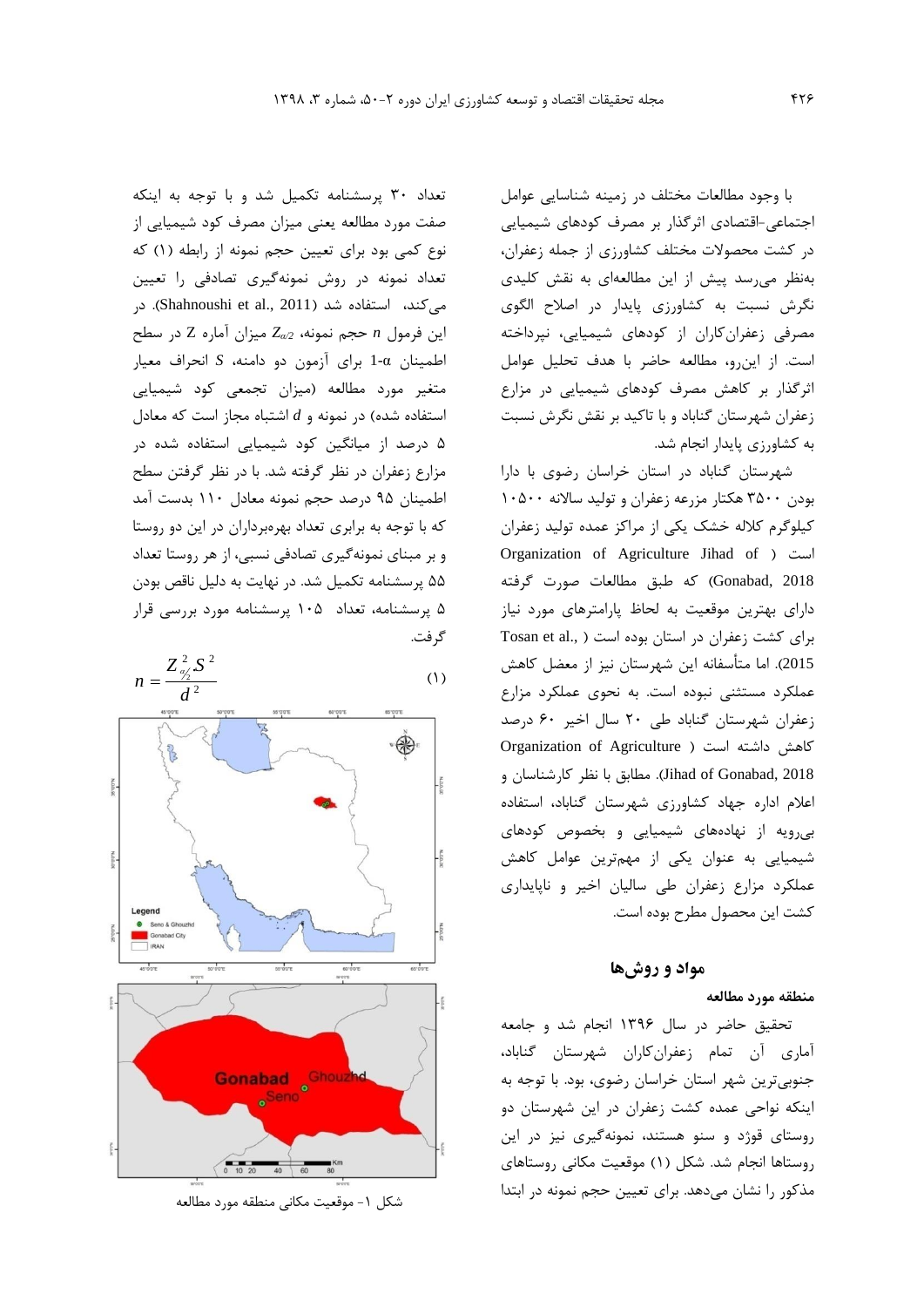شود. بنابراين، بهمنظور برآورد الگوي پروبیت ابتدا بايستی به صورت زير مشاهدات مربوط به متغیر وابسته که در باالي آستانه سانسور در روش برآورد يک مرحله- اي الگوي توبیت قرار دارند، مساوي يک و ساير مشاهدات که در پايین آستانه سانسور قرار دارند، مساوي صفر قرار داده شوند )1976 ,Heckman):

$$
y_i = \beta' x_i + u_i;
$$
  
if 
$$
\begin{cases} I = 1 & y_i > 0 \\ I = 0 & Otherwise \end{cases}
$$
 (7)

سپس میتوان اين الگو را با استفاده از روش حداکثر راستنمايی به منظور تعیین متغیرهاي موثر بر اتخاذ تصمیم مبنی بر استفاده از کودهاي شیمیايی را به صورت زير برآورد نمود )1976 ,Heckman):  $(1)$  $\mathcal{L}_x$  (  $\mathcal{L}$ )  $L = \pi_0 \left( 1 - \phi \left( \frac{\beta' x_i}{\delta} \right) \right) \pi_1 \phi \left( \frac{\beta' x_i}{\delta} \right)$ - سورت زیر براورد نمود (Heckman, 1976):<br>=  $\pi_0\left(1\!-\!\phi\!\left(\frac{\beta' x_j}{\delta}\right)\right)\!\pi_{\mathrm{i}}\phi\!\left(\frac{\beta' x_j}{\delta}\right)$  (۳

پس از برآورد الگوي پروبیت در عین حال که متغیرهاي تاثیرگذار بر تصمیم مشخص میشوند، متغیري که براي برآورد مرحله دوم الزامی است نیز به دست میآيد. اين متغیر که به تابع مخاطره نیز موسوم است از طريق رابطه زير نتیجه میشود ) ,Heckman :)<sup>1976</sup>

$$
\lambda = imr = \frac{\varphi(0)}{\phi(0)} = \frac{\varphi\left(\frac{\beta' x_i}{\delta}\right)}{\phi\left(\frac{\beta' x_i}{\delta}\right)}
$$
(f)

اکنون میتوان با استفاده از روش حداقل مربعات معمولی متغیرهاي موثر بر میزان استفاده از کودهاي شیمیايی را نیز از طريق برآورد معادله رگرسیونی زير تعیین کرد:

 $(\Delta)$  $y_i = \beta' x_i + \delta imr + u_i$ 

شواهد در منطقه مورد مطالعه حاکی از آن بود که برخی از زعفرانکاران به اين دلیل که معتقد هستند کودهاي شیمیايی نه تنها میزان عملکرد را افزايش نمیدهد بلکه میتواند آن را کاهش دهد از هیچ نوع کود شیمیايی در مزارع خود استفاده نمیکنند. برخی ديگر **روش تحقیق**

در اقتصادسنجی استفاده از روشهاي تک معادلهاي به دلیل سهولت، بسیار مرسوم است. اما در اينگونه روشها احتمال وقوع دو نوع خطا وجود دارد. اول، خطاي ناشی از غیر تصادفی بودن نمونه است. به اين معنی که در روشهاي تک معادلهاي اقتصاد سنجی نمونه آماري فقط کشاورزانی را شامل خواهد شد که به از کود شیمیايی استفاده کردهاند و در واقع کشاورزانی که از کودهاي شیمیايی استفاده نکردهاند به کلی حذف میشوند. خطاي دوم، مربوط به يکسان فرض نمودن متغیرهاي موثر بر تصمیم به استفاده از کودهاي شیمیايی و میزان استفاده از آنها است. در صورتیکه عواملی که موجب گرايش کشاورزان به استفاده از کودهاي شیمیايی میشود لزوما با عوامل موثر بر تعیین مقدار دقیق استفاده از کودهاي شیمیايی يکی نیستند از بايد ،بنابراين .(Eskandari-Damaneh et al., 2015( روشهايی استفاده شود که فاقد اين مشکالت باشد. Tobin( <sup>1958</sup> )با ارايه الگوي توبیت خطاي نوع اول را برطرف کرده است. اين الگو با بهرهگیري از هر دو گروه کشاورزان (کشاورزانی که از کودهای شیمیایی استفاده کردهاند و آنهايی که استفاده نکردهاند) خطای نوع اول را برطرف میکند اما خطاي نوع دوم همچنان به قوت خود باقیست. Heckman( <sup>1976</sup> )به منظور رفع خطاي دوم روشی دو مرحلهاي را ارائه داده است. در اين روش، اينگونه فرض میشود که ممکن است مجموعهاي از متغیرها بر تصمیم افراد مبنی بر استفاده يا عدم استفاده از کودهاي شیمیايی موثر باشند و مجموعهاي ديگر، میزان استفاده از کودهاي شیمیايی را پس از اتخاذ تصمیم تحت تاثیر قرار دهند. بنابراين، میتوان گفت الگوي دو مرحلهاي هکمن نسبت به الگوي يک مرحلهاي برآورد الگوي توبیت از انعطافپذيري بیشتري برخوردار است.

اين روش، در مرحلهي اول با استفاده از روش پروبیت الگوي رگرسیونی را برآورد میکند که عوامل موثر بر اتخاذ تصمیم نسبت به استفاده از کودهاي شیمیايی را در نظر میگیرد. در اين بخش، براي برآورد الگوي پروبیت از روش حداکثر راستنمايی استفاده می-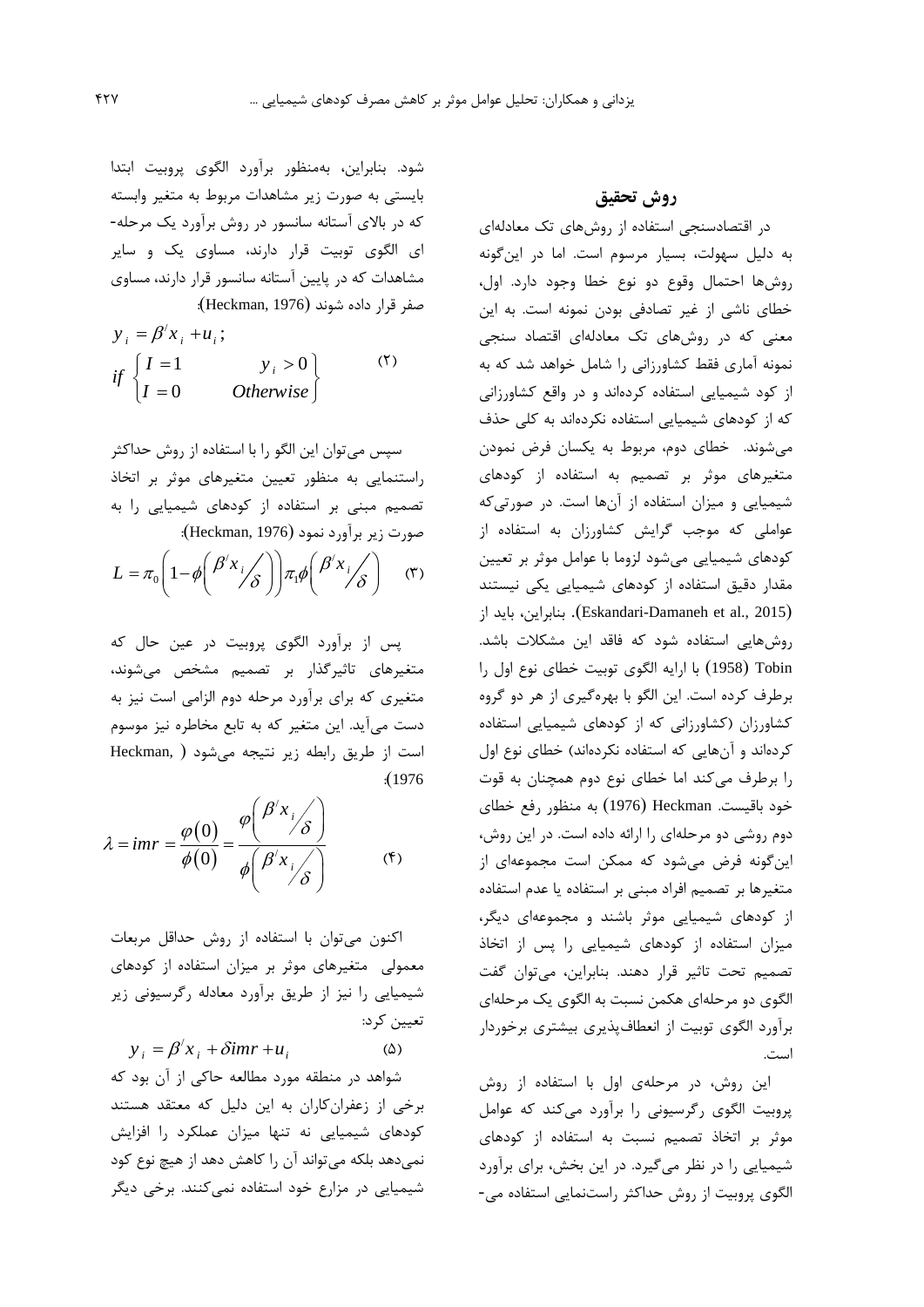)و نه فقط درآمد حاصل از کشاورزي( است. معرف شرکت در کالسهاي *TrainingCourse* متغیر آموزشی است که اين متغیر نیز به صورت مجازي در الگو وارد شده است. بر اين اساس به زعفرانکارانی که در کالسهاي آموزشی شرکت کردهاند عدد يک و به زعفرانکارانی که شرکت نکردهاند عدد صفر داده شده است. متغیر *Insurance* معرف بیمه است که به صورت مجازي در الگو وارد شده است. به گونهاي که به زعفران- کارانی که بیمه کشاورزي داشتهاند عدد يک و به *Village* سايرين عدد صفر داده شده است. متغیر نشاندهنده متغیر روستا است که براي کشاورزانی که در روستاي قوژد ساکن بودهاند مرتبه يک و کشاورزان ساکن در روستاي سنو مرتبه صفر در نظر گرفته شده است. متغیر *Mainjob* معرف فعالیت )شغل( اصلی زعفرانکاران است که به صورت مجازي وارد شده است و به زعفرانکارانی که فعالیت اصلی آنها کشاورزي است عدد يک و به ديگر زعفرانکاران عدد صفر داده شده است.

$$
A \text{ } t \text{ } t \text{ } i \text{ } d \text{ } e \text{ } = \sum_{i=1}^{13} \chi_{i} - \sum_{j=1}^{8} \chi_{j} \qquad \text{ } (\forall)
$$

در رابطه با متغیر نگرش نسبت به کشاورزي پايدار با

بررسی مطالعات پیشین ( Rahman, 2003; Bagheri et al., 2008; Tatlidil et al., 2009; Bagheri, 2010; Power et al., 2013; Yazdanpanah et al., 2014; 2018 .,al et Sobhani )و در نظر گرفتن شرايط محلی و نظرات کشاورزان با تجربه، اين متغیر توسط 21 گويه طیف لیکرت پنج تايی که شامل نگرش نسبت به استفاده از کودهاي شیمیايی، نحوه استفاده از زمین و روش کشت بود، برآورد شد. سواالت 1 تا 13 جنبه مثبت داشته و به عبارتی انتظار میرود موجب بهبود وضعیت پايداري شوند در حالی سواالت 14 تا 21 ماهیت منفی دارند. بهمنظور ساخت شاخصی براي نگرش کشاورزان نسبت کشاورزي پايدار از رابطه )7( استفاده شده است که در نهايت، براي هرکدام از کشاورزان يک امتیاز بدست آمده است. حداکثر امتیاز ممکن براي هر کشاورز 57 و حداقل امتیاز ممکن -27 است. در اين رابطه X نمايانگر گويههاي مثبت و Z نمايانگر گويههاي منفی است. )7( نیز از کودهاي شیمیايی شامل سه نوع کود نیتراته، فسفاته و کامل استفاده کردهاند. بنابراين با توجه به ماهیت شرايط موجود براي شناسايی عوامل موثر بر مصرف کودهاي شیمیايی از الگوي هکمن دومرحلهاي استفاده شد. در اين الگو، ابتدا با استفاده از يک الگوي پروبیت عوامل موثر بر گرايش کشاورزان به استفاده و يا عدم استفاده از کودهاي شیمیايی مشخص میشود. در مرحله دوم، با استفاده از يک الگوي رگرسیون خطی اثر دقیق هر يک از متغیرهاي توضیحی بر میزان استفاده از کودهاي شیمیايی تعیین میشود. به منظور شناسايی متغیرهاي اجتماعی-اقتصادي اثرگذار بر مصرف کودهاي شیمیايی، با توجه به پیشینه تحقیق و به ويژه پیشپرسشنامه و نظرات خود کشاورزان متغیرهاي مختلفی از قبیل سن، سطح تحصیالت، درآمد، شرکت در کالسهاي آموزشی و ترويجی، بیمه محصوالت کشاورزي، نگرش کشاورزان نسبت به کشاورزي پايدار، تعداد اعضاي خانواده، محل سكونت (شهر يا روستا)، سطح زير کشت زعفران، روستاي محل زندگی و شغل اصلی وارد الگوي هکمن دو مرحلهاي شدند و با استفاده از آزمونهاي تشخیصی متغیرهاي غیر مهم مشخص گرديده و حذف شدند. در نهايت، از بین اين متغیرها هشت متغیر شامل نگرش نسبت به کشاورزي پايدار، سن کشاورزان، سطح تحصیالت، درآمد ماهانه، شرکت در کالسهاي آموزشی و ترويجی، بیمه محصوالت کشاورزي، روستا و شغل اصلی بعنوان متغیرهاي مهم تاثیرگذار بر استفاده از کودهاي شیمیايی انتخاب شدند. الگوي تجربي پژوهش حاضر به صورت رابطه (۶) است:  $(5)$ ں حاضر به صورت رابطه (۶) است:<br>UsedFertilizer =  $\beta_1 A$ ttitude UsedFertilizer =  $\beta_1$ Attitude<br>+ $\beta_2$ Age +  $\beta_3$ .Education +  $\beta_4$ .Income  $+\beta_2 A g e + \beta_3$ .*Education* +  $\beta_4$ .Incorrelation +  $\beta_5$ *TrainingCourse* +  $\beta_6$ .Insurance  $+\beta_5$ TrainingCourse +  $\beta_6$ .<br>+  $\beta_7$ Village +  $\beta_8$ .MainJob

میزان تجمی *UsedFertilizer* که در آن، استفاده از سه نوع کود نیتراته، فسفاته و کامل است. نشاندهنده نگرش نسبت به کشاورزي *Attitude* به *Income* و *Education* ، *Age* پايدار است. ترتیب نشاندهنده سن، سطح تحصیالت )تعداد سال- های تحصیل) و درآمد ماهانه کشاورزان از تمام مشاغل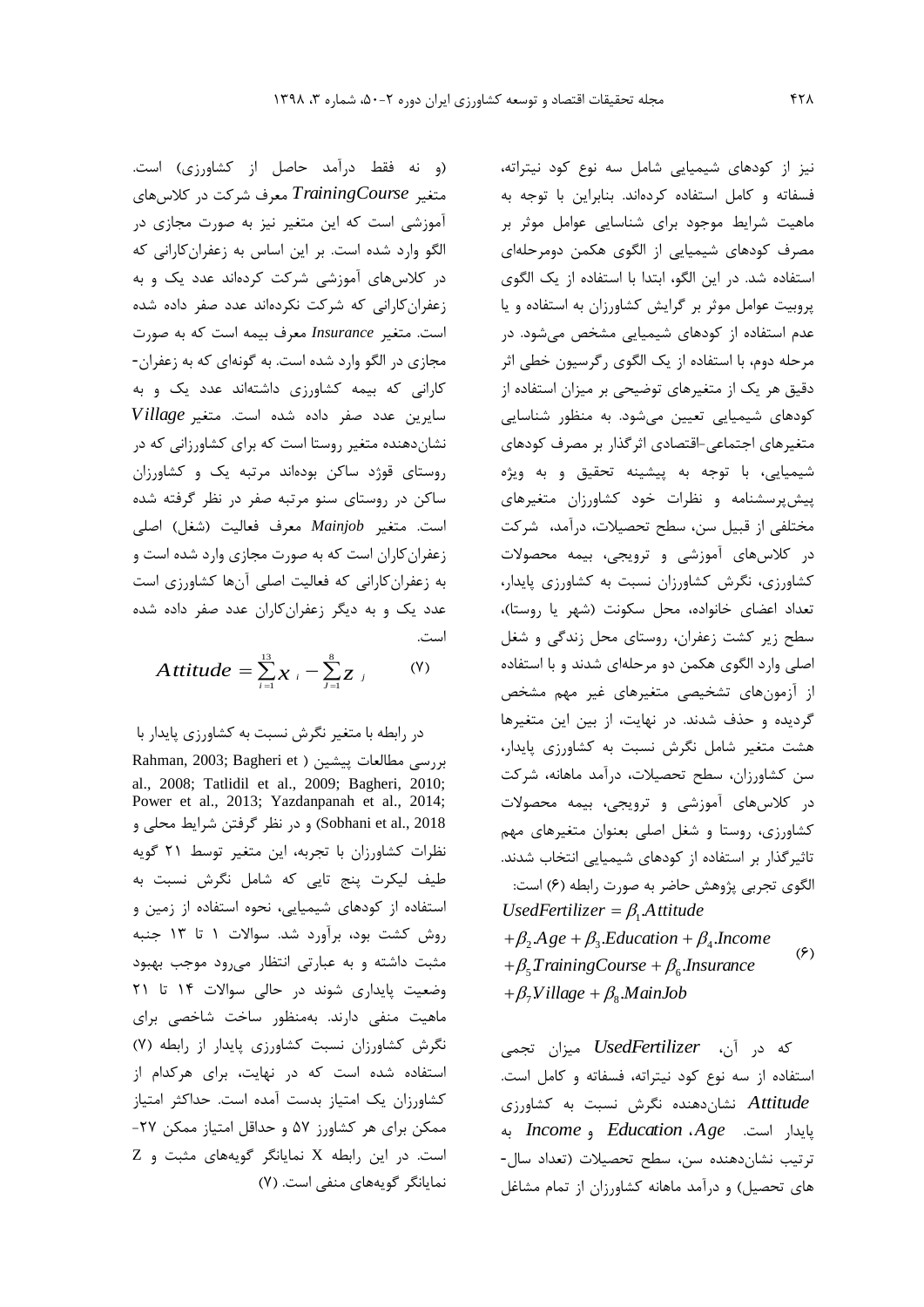جدول )2( ارائه شده است. پايايی سواالت مربوطه توسط آماره آلفاي کرونباخ بررسی شد و عدد بدست آمده برابنر با 0/698 است که نشاندهننده مناسنب بنودن سنواالت طرح شده براي سنجش نگرش است.

**نتایج و بحث** گويههاي مربوط به سـنجش نگـرش زعفـرانکـاران نسبت به کشاورزي پايدار بنه همنراه طینف پاسن هنا در

| انحراف                          | ميانگين                       |                                                                                       |                                     | شماره          |
|---------------------------------|-------------------------------|---------------------------------------------------------------------------------------|-------------------------------------|----------------|
| معيار                           |                               | گويه                                                                                  | نماد                                | گويه           |
| 1/57                            | $\Gamma/\Lambda$ 9            | کشت کم تراکم بنه زعفران موجب افزایش طول عمر مفید مزارع خواهد شد                       | $X_1$                               | $\lambda$      |
| 1/Ff                            | T/Y                           | استفاده از سموم علف کش ،  باعث آسیب رساندن به سلامت انسان و دام میشود                 | $X_2$                               | ٢              |
| $1/19$                          | $\mathbf{r}/\mathbf{v}$       | استفاده از سموم علف کش در زعفران کاری، باعث آسیب رساندن به پیاز زعفران میشود.         | $X_3$                               | ٣              |
| $1/\cdot Y$                     | $\mathbf{r}/\mathbf{r}$       | کشت شبدر و یونجه موجب حاصلخیزی زمین میشود                                             | $X_4$                               | ۴              |
| 1/Tf                            | T/TT                          | استفاده از کودهای شیمیایی باعث آسیب رساندن به پیاز زعفران میشود                       | $X_5$                               | ۵              |
| $1/f\Lambda$                    | $\mathbf{r}/\mathbf{v}$ .     | استفاده از کودهای شیمیایی باعث آسیب رساندن به کیفیت خاک میشود                         | $X_6$                               | ۶              |
| $\cdot/\lambda$ 9               | $f/\gamma$                    | منابع آب و خاک باید برای نسلهای آینده محافظت شود                                      | $X_7$                               | ٧              |
| $\cdot$ /۶ \                    | $F/\Delta Y$                  | بهتر است کشاورزان در کنار کشت و زرع به دامداری هم بپردازند                            | $X_8$                               | ٨              |
| $\cdot$ /00                     | f/Yf                          | مصرف کودهای حیوانی باعث افزایش حاصلخیزی خاک و بهبود عملکرد میشود                      | $X_9$                               | ٩              |
| $\backslash/\triangle$ .        | $\mathbf{r}/\mathbf{q}$ .     | آتش زدن علف زعفران در زمین موجب کاهش حاصلخیزی خاک و عملکرد محصول میشود                | $X_{10}$                            | ١.             |
| 1/15                            | $1/\lambda$ ۶                 | استفاده از کود انسانی در زعفران کاری باعث کاهش کیفیت خاک میشود                        | $X_{11}$                            | ۱۱             |
| $1/\tau$ ۶                      | Y/Ff                          | استفاده از کود انسانی در زعفران کاری باعث ناسالم شدن محصول و ایجاد بیماری میشود       | $X_{12}$                            | $\lambda \tau$ |
| 1/f.                            | $T/\Delta T$                  | بهتر است مالکیت زمینهای زراعی هر کشاورز پس از او ، تنها به یکی از فرزندانش واگذار شود | $X_{13}$                            | $\gamma$       |
| $1/\cdot 5$                     | $\mathbf{r}/\mathbf{v}$       | برای افزایش تولید کشاورزی چارهای جز استفاده از ماشینها و تکنولوژیهای جدید نیست        | $Z_1$                               | $\lambda$      |
| 1/FQ                            | $Y/Y$ ۶                       | عملکرد و تولید مزرعه در صورت عدم استفاده از کود و سموم شیمیایی کاهش می یابد           | $Z_2$                               | ۱۵             |
| $\mathcal{N} \cdot \mathcal{r}$ | $f/\gamma$                    | هدف اصلی و مهم کشاورزان باید حداکثر کردن عملکرد و سود مزرعه خودشان باشد               | $Z_3$                               | ۱۶             |
| $1/f\Lambda$                    | $Y/\Lambda f$                 | بهترین شیوه ی مبارزه با آفات و علفهای هرز استفاده از علفکش۵ها و سموم شیمیایی است      | $Z_{\scriptscriptstyle\mathcal{A}}$ | $\gamma$       |
| $\cdot$ /<br>$\wedge\tau$       | 1188                          | با وجود مواد و کودهای شیمیایی، نیازی به استفاده از کودهای دامی و سبز نمیباشد          | Z٢                                  | ۱۸             |
| 1/FV                            | T/FF                          | کاربرد زیاد ادوات کشاورزی و شخم زیاد موجب بهبود کیفیت خاک میشود                       | Z.                                  | ۱۹             |
| $1/\cdot Y$                     | 1/90                          | بهتر است پس از برداشت زعفران، گوسفندان را برای چرا به آن مزرعه منتقل کرد              | $Z_{7}$                             | ٢٠             |
| 1/Tf                            | $\mathbf{r}/\cdot \mathbf{q}$ | علفهای هرز مزارع زعفران اکثرا یکساله است و بنابراین نیازی به کنترل آنها نیست          | $Z_8$                               | ۲۱             |

جدول ۲- گويههاي مربوط به سنجش نگرش كشاورزان نسبت به كشاورزي پايدار

دامنه طیف لیکرت: کاملا مخالفم(۱)، مخالفم(۲)، نظری ندارم(۳)، موافقم(۹)،کاملا موافقم(۵)

صفت مورد مطالعه در اين تحقیق میزان اسنتفاده از کودهاي شیمیايی شامل سه نوع کود نیتراتنه، فسنفاته و کامل بوده است. با بررسی دادههناي جمنعآوري شنده و يافتههاي تحقیق مشاهده شند کنه حندود 35 درصند از زعفرانکناران منطقنه منورد مطالعنه از هنیچ ننوع کنود شیمیايی استفاده نکردهاند. با اين وجود 65 درصد آنهنا حداقل از يکی از سه نوع کود مذکور استفاده کنرده انند که میزان متوسنط مصنرف آنهنا 162/20 کیلنوگرم در هکتار بنا انحنراف معینار 82/40 بنوده اسنت. آمارههناي توصیفی متغیرها مستقل استفاده شنده در اينن تحقینق نیز در جـدول (۳) بیـان شـده اسـت. میـانگین شـاخص

نگرش نسبت بنه کشناورزي پايندار برابنر 23/95 اسنت. میانگین سنن کشناروزان 50/16 سنال بنوده اسنت. مند متغیر سطح تحصیالت، 5 سال و میانگین آن برابر 7/30 سال بوده است کـه نشـان مـیدهـد تحصـیلات اکثـر کشاورزان در حد ابتدايی است. و نهايتا مینانگین درآمند ماهیاننه کشناورزان از تمنام مشناغل خنود برابنر 12/06 میلیون ريال بوده است. از 105 زعفرانکار مورد بررسنی تنهـا ۲۶ نفـر (۲۴/۷ درصـد) در کلاسهـاي آموزشـي و ترويجی شرکت کردهاند کنه حناکی از مشنارکت پنايین کشاورزان در اينگونه کالسها است. همچننین تنهنا 26 نفر از زعفران کاران (۲۱/۹ درصد) از بیمـه محصـولات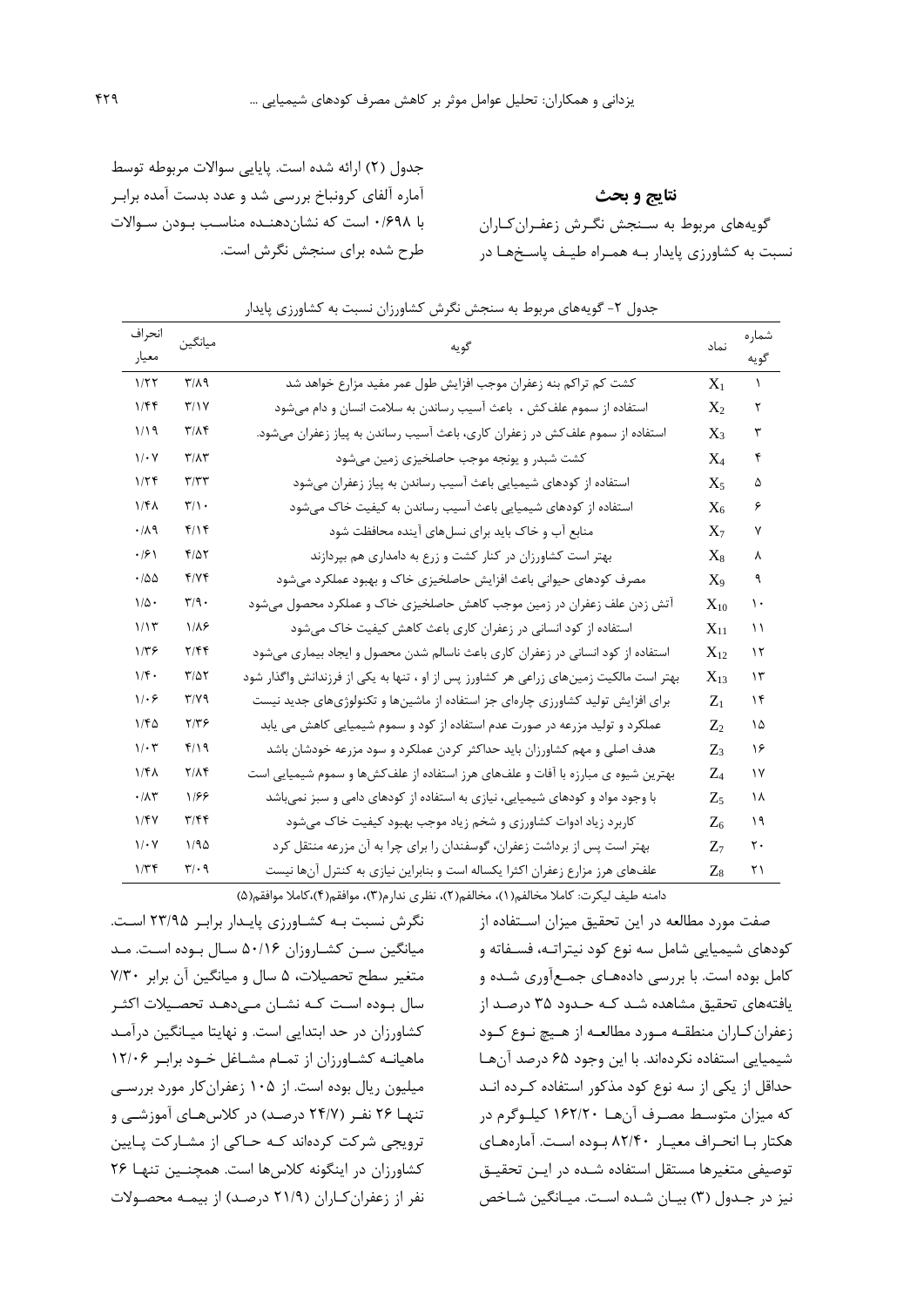)58 درصنند( بیننان داشننتهاند کننه شننغل اصننلی آنهننا کشاورزي است و بقیه آنها حرفه ديگنري را بنه عننوان شغل اصلی خود دنبال کردهاند. کشاورزي استفاده کردهانند کنه نشنان از عندم موفقینت صندوق بیمه محصوالت کشاورزي در جنذب کشناورزان دارد. 67 نفر از زعفرانکاران از روستاي قوژد و 38 نفر از روستاي سنو انتخناب شندهاند. 61 نفنر از زعفرانکناران

| فراواني                  | انحراف            | ميانگين       |                | حداقل     | نام متغير                           |  |
|--------------------------|-------------------|---------------|----------------|-----------|-------------------------------------|--|
|                          | معيار             |               | حداكثر         |           |                                     |  |
|                          | $Y/\Lambda$       | 57/90         | ۴۲             | ۲         | نگرش نسبت به کشاورزی پایدار         |  |
|                          | 15/T              | $\Delta$ ./18 | ٧٨             | ۲۴        | سن (سال)                            |  |
|                          | $f(\cdot)$        | $Y/\tau$ .    | ۱۶             | $\bullet$ | سطح تحصيلات (سال)                   |  |
|                          | $\Delta/\Delta V$ | 17/29         | $\mathbf{r}$ . | ٣         | درآمد ماهيانه از تمام مشاغل (ميليون |  |
| $\overline{\phantom{a}}$ |                   |               |                | ريال)     |                                     |  |
| شر کت کننده= ۲۶          |                   |               |                |           | شر کت در کلاسهای آموزشی و           |  |
| نفر                      |                   |               |                |           | ترويجي                              |  |
| عدم شركت= ٧٩ نفر         |                   |               |                |           | (شركتكننده=۱، عدم شركت=۰)           |  |
| بيمه شده=٢٣ نفر          |                   |               |                |           | بيمه محصولات كشاورزى                |  |
| بيمه نشده= ٨٢ نفر        |                   |               |                |           | (بیمه شده=۱، بیمه نشده=۰)           |  |
| قوژد=۵۵ نفر              |                   |               |                |           | روستا                               |  |
| سنو=۵۰ نفر               |                   |               |                |           | (قوژد=۱، سنو=۰)                     |  |
| کشاورزی=۶۱ نفر           |                   |               |                |           | شغل اصلی                            |  |
| غیر کشاورزی=۴۴           |                   |               |                |           | (کشاورزی=۱، غیر کشاورزی=۰)          |  |

جدول ٣- آمارههاي توصيفي متغيرهاي مستقل

اسنت. آزمنون نسنبت درسنتنمايی در سنطح 1 درصند معنیدار اسنت. همچننین درصند صنحت پیشبیننی در الگوي پروبیت 86 درصد است که بنا توجنه بنه حنداقل مقدار قابل قبـول ايـن آمـاره بـراي الگوهـاي لوجيـت و پروبيت (حدود ٧٠ درصد) گوياي مناسب بـودن الگـوي بنرآوردي اسنت. نتنايج الگنوي رگرسنیون خطنی نشنان میدهند کنه متغیرهناي مسنتقل الگنو 59/1 درصند از تغییرات متغیر وابسته را توضیح دادهاند که با توجنه بنه مقطعی بودن دادههاي جمعآوري شده قابل قبول است.

همان طور که بیان شـد، بـه دلیـل ماهیـت شـرایط موجود در منطقه مورد مطالعنه بنراي شناسنايی عوامنل اثرگذار بر مصرف کودهاي شیمیايی از الگوي هکمنن دو مرحلهاي استفاده شد به اين صنورت کنه در مرحلنه اول عوامل موثر بر تصمیم کشاورزان مبنی بر استفاده يا عدم استفاده از کودهاي شیمیايی شناسنايی شند. در مرحلنه دوم اثر هر يک از متغیرهاي توضیحی بر میزان اسنتفاده از کودهاي شیمیايی منورد بررسنی قنرار گرفنت. نتنايج الگوي هکمن دومرحلهاي در جدول (۴) نشان داده شده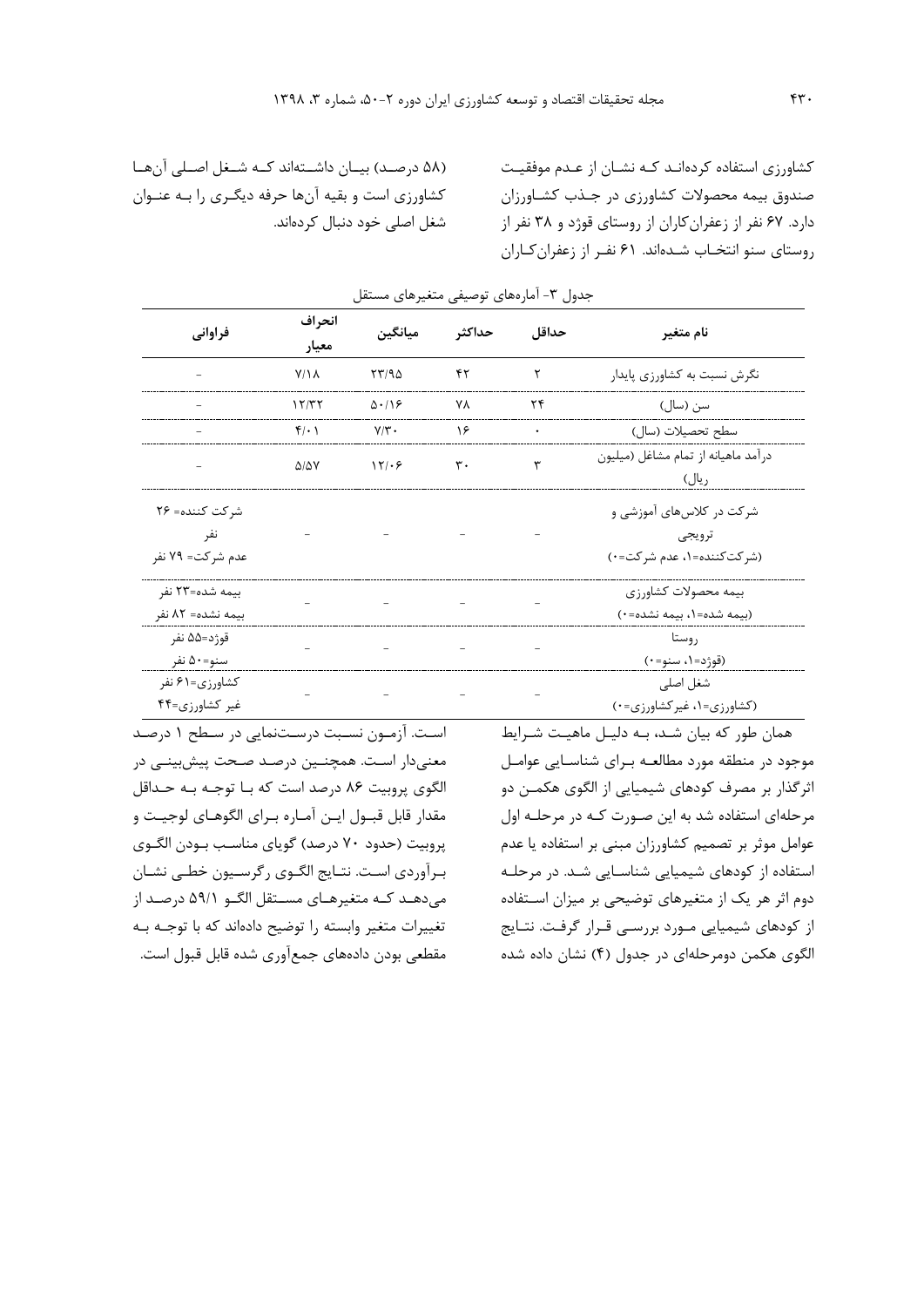|                              |                               | الگوی هکمن دو مرحلهای                  |                                    |                         |                                               | نام متغير               |
|------------------------------|-------------------------------|----------------------------------------|------------------------------------|-------------------------|-----------------------------------------------|-------------------------|
| مرحله دوم<br>مرحله اول       |                               |                                        |                                    |                         |                                               |                         |
| (الگوی رگرسیون خطی)          |                               |                                        |                                    |                         |                                               |                         |
| آماره t                      | مقدار ضريب                    | كشش ورزنى                              | اثر نهایی                          | آماره t                 | مقدار ضريب                                    |                         |
| $- \cdot$ /۴۸۷               | $-\tau \lambda/\Delta\Delta$  |                                        |                                    | $-1/211$                | $-1/\mathfrak{F}\Delta\mathfrak{r}$           | عرض از مبدا             |
| $-\mathbf{r}/\mathbf{r}$     | $-\7/91.***$                  | $- \cdot / \tau \lambda \Delta$        | $- \cdot \mid \cdot \mid \uparrow$ | $-1/97V$                | $-\cdot/\cdot\Delta \mathsf{r}^*$             | نگرش                    |
| 4/674                        | $7/190***$                    | .750                                   | $\cdot$ / $\cdot$ $\vee$           | $1/Y$ 95                | $\cdot/\cdot$ $\uparrow\uparrow$ \*           | سن                      |
| T/FF1                        | $Y/\cdot Y^{\ast\ast\ast}$    | $\cdot$ /۲ ۱ ۵                         | .1.70                              | 1/996                   | $\cdot/\right. \cdot$ $\cdot$ $\cdot$ $\cdot$ | سطح تحصيلات             |
| $-1.59$                      | $-140\lambda$                 |                                        | $-11Y$                             | $-1/999$                | $- \cdot / \gamma \gamma$ **                  | كلاس                    |
| 1/9.9                        | $Y/\Delta Y^*$                | .11A                                   | $\cdot/\cdot$ \ $\Upsilon$         | 1/Y15                   | $\cdot$ / $\cdot$ $\Delta$ ۶*                 | در آمد                  |
| $1/Y$ ۴۴                     | $Y9/Y\Delta\Delta^*$          |                                        | $\cdot$ /٢ $\cdot$                 | $1/\lambda T$           | $\cdot/\lambda\lambda\gamma^*$                | بيمه                    |
| $- \cdot 70$                 | $-1.7Y1f$                     |                                        | .795                               | 1/177                   | $.7911*$                                      | روستا                   |
| 1/17 <sub>A</sub>            | $1Y/\mathfrak{f}\cdot\lambda$ |                                        | .7170                              | $1/\Delta Y$            | .788                                          | شغل اصلي                |
| $\lambda/\Delta f$           | 18/949***                     |                                        |                                    |                         |                                               | نسبت عكس ميلز           |
| .7091                        | ضريب تعيين                    | $\cdot/\lambda$ ۶                      | درصد صحت پیشبینی                   |                         |                                               |                         |
| .7001<br>ضريب تعيين تعديلشده |                               | $Y1/\Delta \mathcal{F}^{\ast\ast\ast}$ |                                    | آزمون نسبت درستنمايي    |                                               | آمارەھاي نكويى          |
|                              |                               |                                        |                                    |                         |                                               | برازش                   |
|                              | ***معنىدار در سطح ۱ درصد      |                                        |                                    | **معنىدار در سطح ۵ درصد |                                               | *معنىدار در سطح ١٠ درصد |

جدول ۴- نتايج برآورد الگوي هکمن دومرحلهاي (متغیر وابسته: میزان مصرف کود شیمیایی)

مطابق با انتظار، ضريب متغیر نگرش نسبت به کشاورزي پايدار در هر دو مدل منفی و معنیدار بوده است. اثر نهايی اين متغیر در مدل پروبیت برابر -0/012 است که نشان میدهد با يک واحد افزايش در شاخص نگرش، احتمال گرايش به استفاده از کودهاي شیمیايی 0/012 واحد کاهش میيابد. میزان کشش در میانگین کلی برابر ۰/۳۸۵ - است که حاکی از آن است که با فرض ثابت بودن ساير شرايط، بهطور متوسط افزايش يک درصدي در شاخص نگرش موجب کاهش احتمال گرايش به استفاده از کودهاي شیمیايی به میزان 0/385 درصد میشود. ضريب اين متغیر در الگوي رگرسیون خطی برابر -3/91 بوده است. بهعبارت ديگر، با يک واحد افزايش در شاخص نگرش نسبت به کشاورزي پايدار، استفاده از کودهاي شیمیايی به میزان 3/91 کیلوگرم کاهش خواهد يافت. نتیجه پژوهش حاضر همسو با نتايج مطالعاتی همانند ) & Bagheri Shahpasand, 2010; Sadati et al., 2010; Shams 2015 .,al et )است که تأکید بر اهمیت نگرش کشاورزان در تغییر الگوهاي رفتاريشان به سوي

کشاورزي پايدار و استفاده کمتر از نهادههاي شیمايی دارند.

ضريب متغیرهاي سن، سطح تحصیالت و درآمد در هر دو مدل مثبت و معنیدار بوده است. میزان اثر نهايی متغیرهای مذکور به ترتیب برابر ۰/۰۰۷، ۰/۰۲۵ و 0/013 است که نشان میدهد با افزايش يک واحدي در اين متغیرها احتمال گرايش به استفاده از کودهاي شیمیايی به ترتیب به اندازه ،0/007 0/025 و 0/013 واحد افزايش میيابد. همچنین، ضريب برآوردي متغیرهاي مذکور در مدل رگرسیون خطی به ترتیب برابر ،3/165 7/073 و 2/516 است. يعنی افزايش يک واحدي در اين متغیرها میزان استفاده از کودهاي شیمیايی را به ترتیب به اندازه ،3/165 7/073 و 2/516 کیلوگرم بیشتر میکند. مثبت و معنیدار بودن متغیر سن در هر دو الگو حاکی از آن است که کشاورزان مسن که اکثرا با تجربه نیز هستند، تمايل بیشتري به استفاده از کودهاي شیمیايی داشتهاند. نتايج بهدست  $F$ Freeman & Omiti, 2003; ) أمده همسو با پژوهشهای که است( Etim, 2015; Mohtashami & Zandi, 2018 نشان دادند سن کشاورز رابطه مثبت و معنیداري با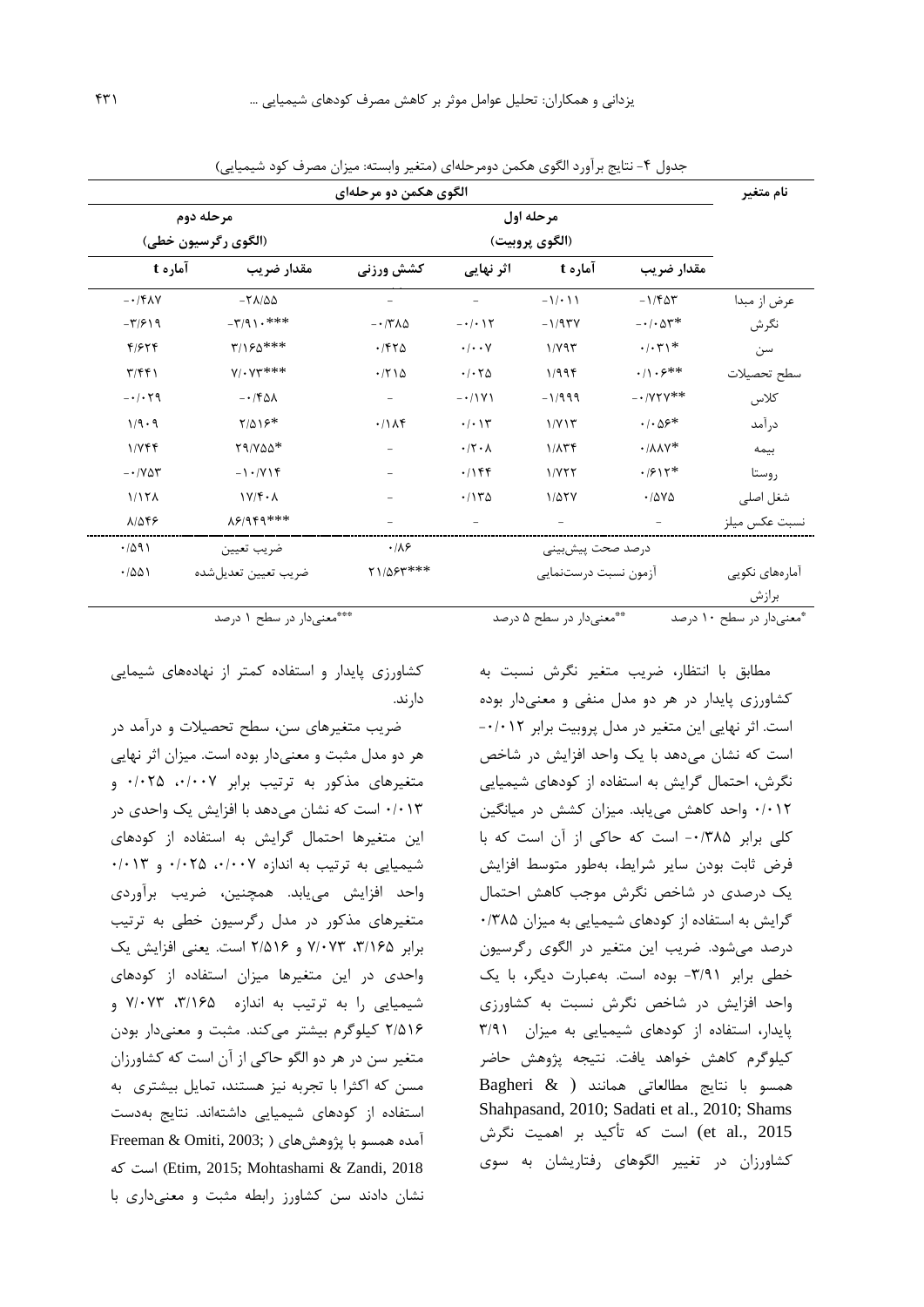مصرف بیرويه کودهاي شیمیايی دارد و کشاورزان مسن از کود شیمیايی بیشتري در مقايسه با جوانان استفاده میکنند. شواهد حاکی از آن است که کشاورزان مسن به اين دلیل که اولین استفاده کنندگان از کودهاي شیمیايی در منطقه مورد مطالعه بودهاند به دلیل بکر بودن اراضی در آن زمان محصول بیشتري برداشت میکردهاند و همچنان بر اين باورند که استفاده از کودهاي شیمیايی میتواند محصول برداشتی را افزايش دهد. اين در حالی است که آزمون همبستگی اسپیرمن نشان میدهد بین میزان استفاده از کودهاي شیمیايی و عملکرد مزارع رابطه معنیداري وجود ندارد. مقدار ضريب همبستگی برابر با 0/019 بهدست آمده و سطح معنیداري آن 0/849 است که گوياي عدم معنیداري همبستگی است. مثبت و معنیدار بودن متغیر سطح تحصیالت در هر دو الگو نشان میدهد که زعفرانکاران با تحصیالت باالتر تمايل بیشتري به استفاده از کودهاي شیمیايی داشتهاند. نتايج بهدست آمده سازگار با نتايج Freeman & Omiti, 2003; Chianu & Tsujii, 2004; ) Waithaka et al., 2007; Thuo et al., 2011; Etim, 2015( و ناسازگار با نتايج ) ,Zandi & Mohtashami 2018( است. يافتهها نشان میدهد که کشاورزان با تحصیالت باالتر از مشاوره کارشناسان کشاورزي منطقه بهره برده که تعداد زيادي از اين کارشناسان فروشنده کودهاي شیمیايی بوده و تبلیغات گستردهاي براي استفاده بیشتر از کودهاي شیمیايی به منظور افزايش عملکرد زعفران تولیدي داشتهاند. بنابراين، به احتمال زياد ارتباط زياد کشاورزان تحصیلکرده با فروشندگان نهادههاي شیمیايی موجب افزايش تمايل آنان به استفاده از کودهاي شیمیايی شده است. مثبت و معنیدار بودن اثر متغیر درآمد در هر دو مدل گوياي آن است که زعفرانکاران با درآمد باالتر تمايل بیشتري به استفاده از کودهاي شیمیايی دارند. نتیجه بهدست آمده Waithaka et al., 2007; Farahi, ( مطالعات نتیجه با 2016) همسو بوده است. در حالی که .Martey et al )2014( نشان دادند که درآمد باالتر موجب کاهش مصرف کودهاي شیمیايی شده است. با توجه با پايین بودن متوسط سطح درآمد زعفرانکاران، انتظار میرود

يافته اخیر به دلیل توانايی باالتر زعفرانکاران با درآمد باالتر در خريداري نهادههاي شیمیايی است.

ضريب متغیر کالسهاي آموزشی و ترويجی در مدل پروبیت منفی و معنیدار بوده است و اثر نهايی آن -0/171 است که نشان میدهد احتمال استفاده از کود شیمیايی توسط زعفرانکارانی که در اينگونه کالسها شرکت داشتهاند 17/1 درصد کمتر از زعفرانکارانی است که درکالسها شرکت نکردهاند. با اين وجود، ضريب اين متغیر در مدل رگرسیون خطی معنیدار نشده است که نشان میدهد میزان استفاده از کودهاي شیمیايی تحت تاثیر کالسهاي آموزشی و ترويجی نبوده است. دلیل يافته اخیر به احتمال زياد مشارکت اندک زعفرانکاران در کالسهاي آموزشی و ترويجی است. زيرا تنها 24/7 درصد زعفرانکاران در کالسها شرکت کردهاند بنابراين، بعید به نظر میرسد که کالسهاي آموزشی و ترويجی بتواند بهصورت معنیداري میزان استفاده از کودهاي شیمیايی در سطح منطقه را کاهش دهد.

ضريب متغیر بیمه محصوالت کشاورزي در هر دو مدل مثبت و معنیدار است. احتمال استفاده کود شیمیايی توسط زعفرانکارانی که از بیمه محصوالت کشاورزي استفاده کردهاند 20/8 درصد بیشتر از ساير کشاورزان است. ضريب اين متغیر در مدل رگرسیون خطی گوياي آن است که با فرض ثابت بودن ساير شرايط، زعفرانکارانی که مزارع زعفران آنها تحت پوشش بیمه محصوالت کشاورزي بوده است به اندازه 29/775 کیلوگرم کود شیمیايی بیشتري در هر هکتار استفاده کردهاند. اين در حالی است که بیمه محصوالت کشاورزي اگر به درستی عمل کند به اين دلیل کنه نوعی از تکنولوژي به شمار میرود، از طريق انتقال ريسک موجب صرفهجويی در مصرف نهادهها میگردد .به نظر میرسد تنها زعفرانکارانی حاضر به بیمه کردن اراضی خود هستند که رفتار ناپايدارتري داشتهاند. از اينرو، با بیمه محصوالت خود کاهش عملکرد محصوالت خود را پوشش دادهاند. همچنین، تنها 21/9 درصد زعفرانکاران از بیمه استفاده کردهاند که نشان از عدم موفقیت بیمه محصوالت کشاورزي در منطقه مورد نظر است. يافتهها حاکی از آن است که مهمترين دلیل عدم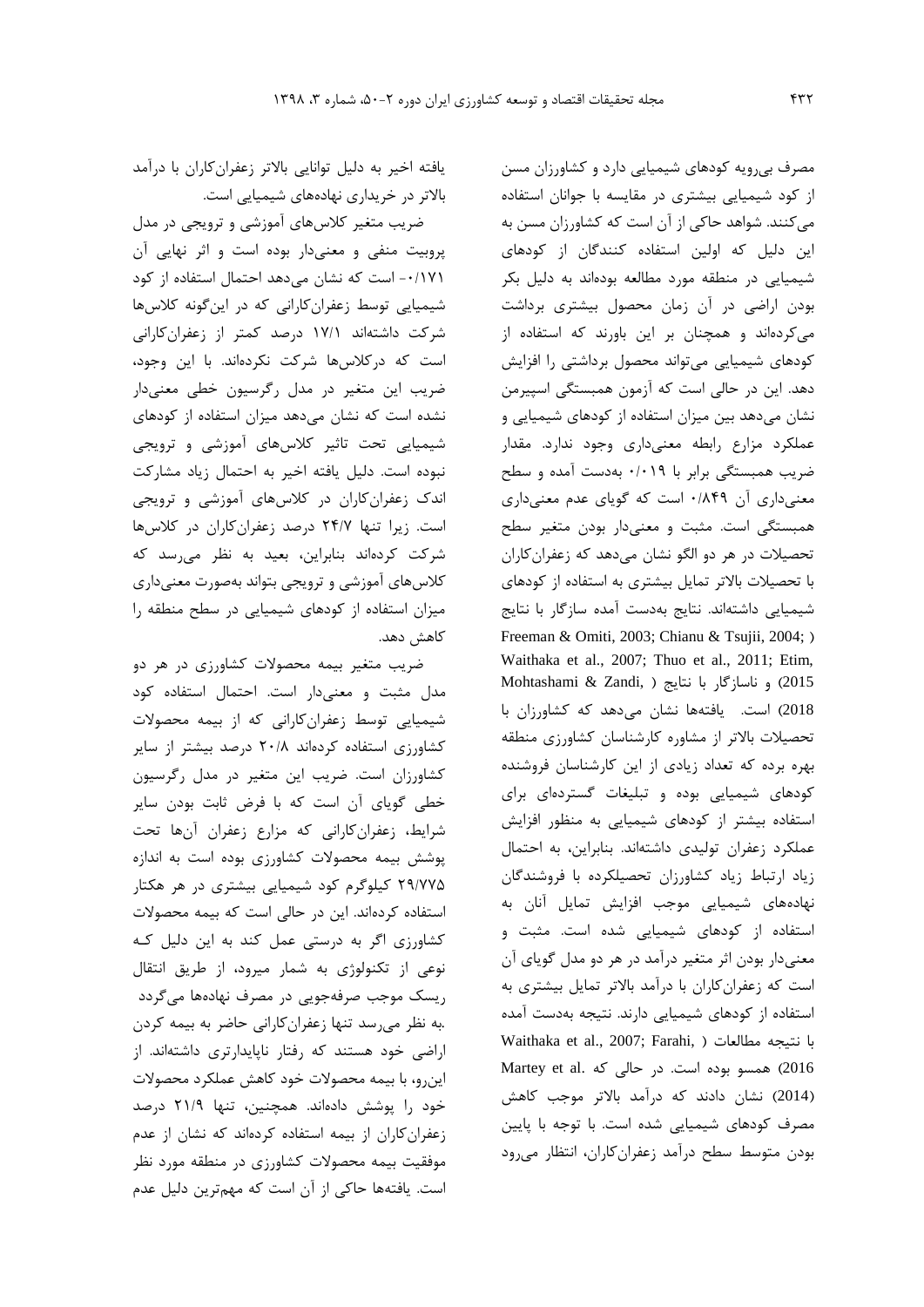پذيرش بیمه کشاورزي توسط کشاورزان، نارضايتی آنها از نحوه تعیین حق بیمه، نحوه تعیین خسارت و پرداخت آن است. نتايج بهدست آمده همسو با مطالعه (1993) Litchenberg & Horowitz در مورد محصول ذرت بود. در حالی که ناهمسو با مطالعه .al et Mishra( 2005 )در مورد محصول گندم بود که نشان دادند استفاده از بیمه کشاورزي موجب کاهش مصرف کودهاي شیمیايی و جلوگیري از مصرف بیرويه آن میشود.

بهدلیل وجود مرکز عرضه نهادههاي کشاورزي در روستاي سنو و دسترسی راحتتر کشاورزان به انواع کودهاي شیمیايی انتظار میرفت که زعفرانکاران روستاي مذکور از کود شیمیايی بیشتري نسبت به زعفرانکاران روستاي قوژد استفاده کنند. اما مثبت و معنیدار بودن ضريب متغیر روستا در الگوي پروبیت نشان میدهد که احتمال استفاده از کودهاي شیمیايی توسط زعفرانکاران روستاي قوژد به اندازه 14/4 درصد بیشتر از کشاورزان روستاي سنو است. همچنین، میزان استفاده از کودهاي شیمیايی به صورت معنیداري تحت تاثیر اين متغیر نبوده است. بنابراين، نمیتوان گفت دسترسی راحتتر به نهادههاي شیمیايی دلیل بر تفاوت استفاده از کودهاي شیمیايی در مناطق مختلف کشت زعفران است بلکه دلیل آن را بايد در عقايد و نگرش زعفرانکاران اين مناطق جستجو کرد.

متغیر شغل اصلی در هیچ يک از دو مدل معنیدار نشده است. اين در حالی است که انتظار میرفت کشاورزانی که شغل اصلی آنها کشاورزي است دغدغه بیشتري نسبت به حفاظت از اراضی خود داشته و کود شیمیايی کمتري استفاده کنند. نتايج پژوهش همسو با نتايج .al et Zhou( 2010 )و ناسازگار با نتايج Adesina, 1996; Nambiro & Okoth, 2013; ) كه نشان دادند (Mohtashami & Zandi, 2018 کشاورزانی که شغل اصلی آنها کشاورزي است و منبع درآمدي ديگري ندارند، کود شیمیايی کمتري استفاده کردهاند.

## **نتيجهگيري و پيشنهادها**

منابع متعددي بر معضالت ايجاد شده توسط نهادههاي شیمیايی به خصوص کودهاي شیمیايی در

راستاي دستیابی به کشاورزي پايدار تاکید داشتهاند. با توجه به اهمیت کاهش استفاده از نهادههاي بیرونی و شیمیايی جهت دستیابی به کشاورزي پايدار مطالعه حاضر با هدف شناسايی عوامل اثرگذار بر مصرف کودهاي شیمیايی در شهرستان گناباد صورت گرفت. نتايج برآورد الگوي هکمن دو مرحلهاي نشان داد که ضريب متغیر نگرش نسبت به کشاورزي پايدار در هر دو مدل منفی و معنیدار است و بنابراين، نگرش بهتر نسبت به کشاورزي پايدار موجب جلوگیري و يا کاهش استفاده از کودهاي شیمیايی میشود. ضريب متغیر کالسهاي آموزشی ترويج در الگوي پروبیت منفی و معنیدار اما در الگوي رگرسیون خطی بیمعنی است. ضريب متغیرهاي سن، سطح تحصیالت، درآمد و بیمه محصوالت کشاورزي در هر دو مدل مثبت و معنی دار است. بهعبارت ديگر، زعفرانکاران مسنتر، داراي سطح تحصیالت باالتر، داراي درآمد باالتر و يا کسانی که از بیمه محصوالت کشاورزي استفاده کردهاند تمايل بیشتري براي استفاده از کودهاي شیمیايی داشتهاند. اثر متغیر روستا در الگوي پروبیت مثبت و معنیدار، اما در الگوي رگرسیون خطی بیمعنی است که نشان میدهد احتمال استفاده از کودهاي شیمیايی توسط زعفرانکاران روستاي قوژد بیشتر است. با اين وجود میزان مصرف کودهاي شیمیايی در سطح منطقه تحت تاثیر اين متغیر نبوده است. ضريب متغیر شغل اصلی در هیچ يک از دو مدل معنیدار نیست.

با توجه به اينکه بهبود نگرش زعفرانکاران نسبت به کشاورزي پايدار موجب کاهش مصرف کودهاي شیمیايی توسط آنها میشود؛ توصیه میشود سیاستهايی جهت ارتقاء آگاهی کشاورزان نسبت به آثار سوء استفاده از نهادههاي شیمیايی در بلند مدت و تغییر نگرش آنها اتخاذ شود. در اين راستا، آموزش مبانی کشاورزي پايدار و آگاهی دادن به کشاورزان از طرق مختلف مثل بهرهگیري از ظرفیتهاي رسانهاي، اطالع- رسانی از طريق تلفن همراه با ايجاد شبکههاي اجتماعی کارا، ارايه بروشورهاي آموزشی و ساير روشهاي علمی و آموزشی نوين موثر به نظر میرسد. با توجه به اين که زعفرانکاران مسنتر که اغلب با تجربه نیز هستند تمايل بیشتر به استفاده از کودهاي شیمیايی داشتهاند الزامی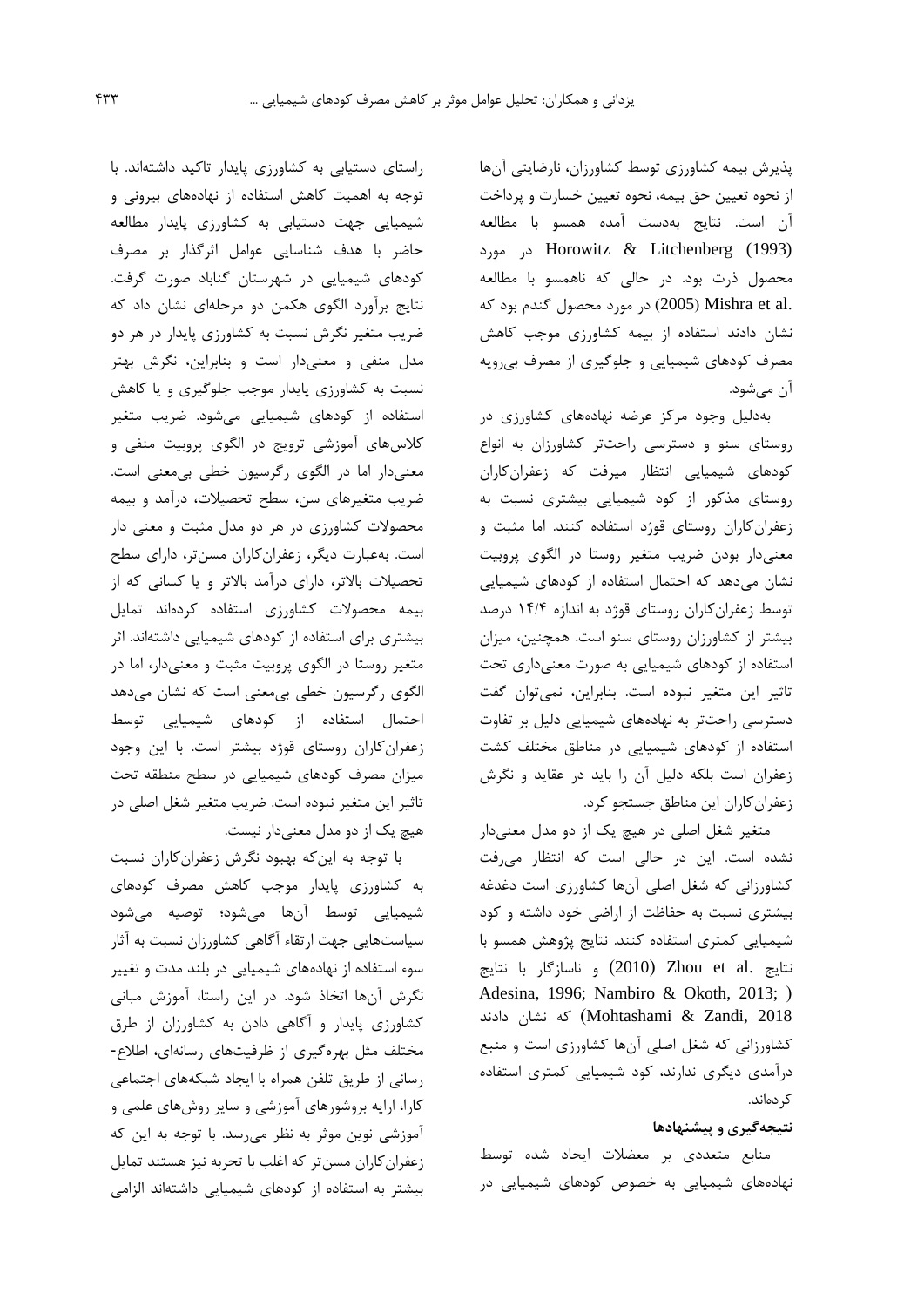کمک گرفتن از کشاورزان با تجربه و صاحب نفوذ میتواند موثر باشد. بر خالف انتظار زعفرانکارانی که مزارع آنها تحت پوشش بیمه محصوالت کشاورزي بوده است کود شیمیايی بیشتري استفاده کردهاند که میتواند گواهی بر وجود انتخاب معکوس و مخاطرات اخالقی در مبحث بیمه محصوالت کشاورزي باشد )البته نیاز به بررسی بیشتر دارد) بهگونهای که به نظر می رسد تنها کشاورزانی تمايل به استفاده از بیمه داشتهاند که رفتار ناپايدارتري دارند و از اين طريق سعی در کاهش ضرر و زيانهاي احتمالی دارند. از طرفی تنها 21/9 درصد کشاورزان از بیمه استفاده کردهاند که مشخص شد اکثر کشاورزان از نحوه تعیین حق بیمه و خسارت که به صورت منطقهاي انجام میشود ناراضی هستند و به همین دلیل، تمايلی به بیمه کردن مزارع خود ندارند. بنابراين، تعیین حق بیمه و همچنین میزان خسارت به صورت جداگانه براي هر مزرعه و يا دست کم تقسیم- بندي منطقه به مناطق کوچکتر ضروري به نظر میرسد تا از اين طريق بتوان خطا در محاسبات را کاهش داد.

است که اصالح الگوي مصرف کودهاي شیمیايی توسط آنها در اولويت قرار گیرد. موضوع اخیر وقتی پر اهمیتتر میشود که اين دسته از کشاورزان مورد اعتماد ساير کشاورزان هستند. بهنحوي که تعداد زيادي از کشاورزان جوانتر با بهرهگیري از تجربیات آنها اقدام به کشت و زرع زعفران میکنند. زعفرانکارانی که در کالسهاي آموزشی شرکت داشتهاند با احتمال کمتري مبادرت به استفاده از کودهاي شیمیايی میکنند اما به دلیل مشارکت بسیار پايین زعفرانکاران منطقه در اينگونه کالسها، تغییر معنیداري در میزان مصرف کودهاي شیمیايی ناشی از شرکت در کالسهاي آموزشی و ترويجی رخ نداده است. مشاهدات و بررسیهاي صورت گرفته حاکی از اعتماد پايین کشاورزان منطقه به مروجین کشاورزي و مدرسین کالسها بود به نحوي که اکثر کشاورزان اظهار داشتند که ترجیح میدهند بجاي شرکت در کالسهاي آموزشی و ترويجی از تجربیات کشاورزان با تجربه استفاده کنند. بنابراين، ترغیب زعفرانکاران به شرکت در کالسها با

#### **REFERENCES**

- 1. Adesina, A.A. (1996). Factors affecting the adoption of fertilizers by rice farmers in Côte d'Ivoire. *Nutrient Cycling in Agroecosystems*, 46(1), 29-39.
- 2. Akca, H., Sayili, M., & Yilmazcoban, M. (2007). Rural awareness of environmental issues: the case of Turkey. *Polish Journal of Environmental Studies*, 16(2),177-182.
- 3. Arslan, A., Belotti, F., & Lipper, L. (2017). Smallholder productivity and weather shocks: Adoption and impact of widely promoted agricultural practices in Tanzania. *Food Policy*, 69, 68-81.
- 4. Babcock, B.A., and Hennessy, D.A. (1996). Input demand under yield and revenue insurance. American Journal of Agricultural Economics 78(2): 416-427.
- 5. Bagheri, A. & Shahpasand, M. (2010). Attitudes of potato farmers toward sustainable agricultural practices in Ardabil plain. *Iranian Journal of Agricultural Economics and Development Research*, 2- 41(2), 231-242. (In Farsi).
- 6. Bagheri, A. (2010). Potato farmers' perceptions of sustainable agriculture: the case of Ardabil province of Iran. *Procedia Social and Behavioral Sciences*, 5(1), 1977-1981.
- 7. Bagheri, A., Fami, S., Rezvanfar, A., Asadi, A., & Yazdani, S. (2008). Perceptions of paddy farmers towards sustainable agricultural technologies: case of Haraz Catchments area in Mazandaran province of Iran. *American Journal of Applied Sciences*, 5(10), 1384-1391.
- 8. Chang, H. & Mishra, A. K. (2012). Chemical usage in production agriculture: Do crop insurance and offfarm work play a part?. *Journal of Environmental Management*, 105, 76-82.
- 9. Chianu, J.N., & Tsujii, H. (2004). Determinants of farmers' decision to adopt or not adopt inorganic fertilizer in the savannas of northern Nigeria. *Nutrient Cycking in Agroecosystems*, 70(1), 293-301.
- 10. Emmanuel, D., Owusu-Sekyere, E., Owusu, V., & Jordaan, H. (2016). Impact of agricultural extension service on adoption of chemical fertilizer: Implications for rice productivity and development in Ghana. *Wageningen Journal of Life Sciences*, 79(1), 41–49.
- 11. Eskandari-Damaneh, H., Noroozi, H., Khosravi, H., Rafiee, H., & Taheri Rykande, E. (2015). Feasibility of implementing "low-crop planting" in order to restore Jazmoryan wetland (Case study: Jiroft county). *Rural Development Strategies*, 2(3), 287-297. (In Farsi).
- 12. Etim, N.N.A. (2015). Adoption of inorganic fertilizer by urban crop farmers in Akwa Ibom State, Nigeria. *American Journal of Experimental Agriculture*, 5(5), 466-474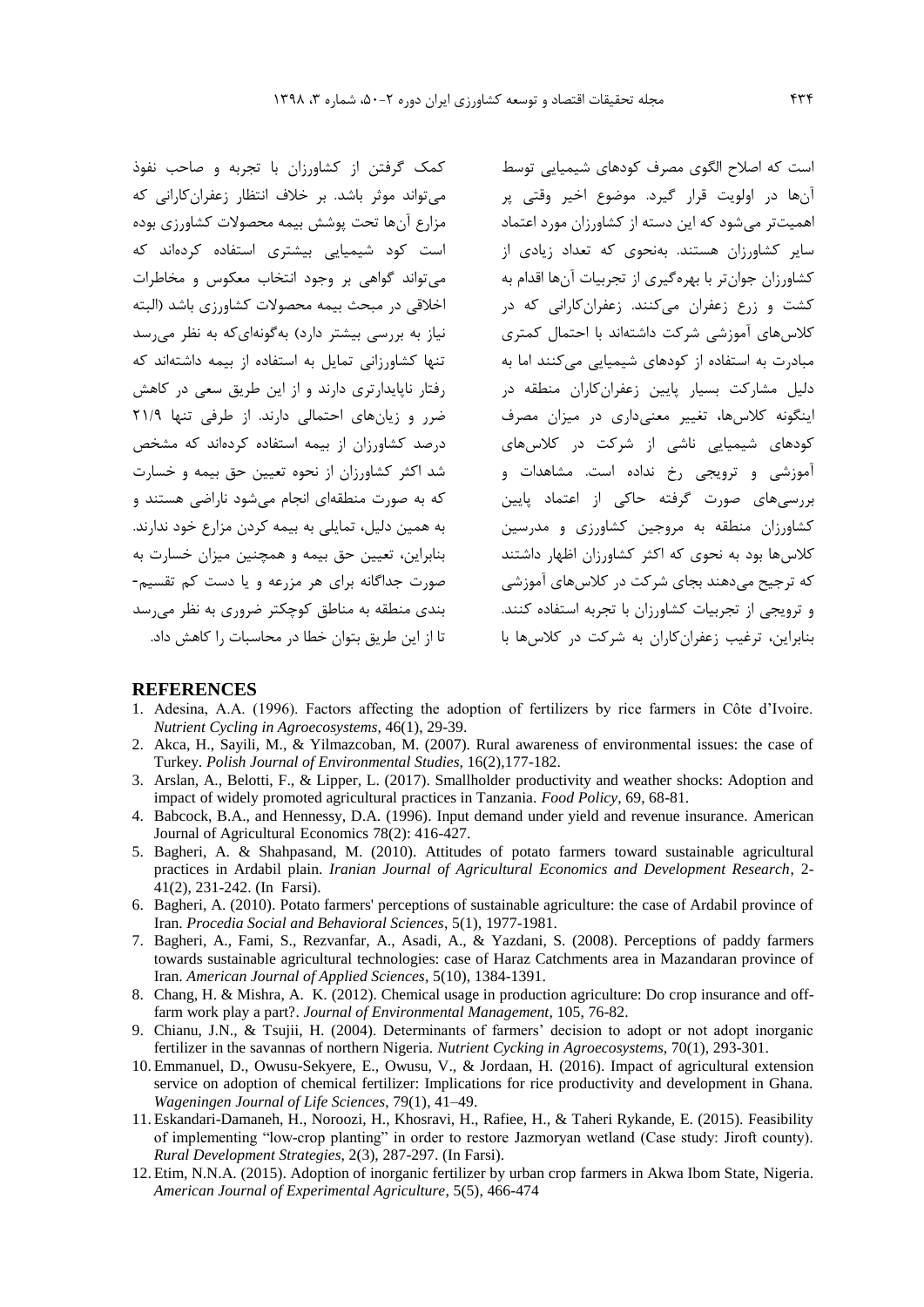- 13. Farahi, N. (2016). Assessment of consumption method of chemical inputs and its relationship with environmental ethic viewpoint among garden holders of Gorgan County. M.Sc. thesis, Faculty of agricultural management, University of agricultural sciences and natural resources of Gorgan, Iran. (In Farsi).
- *14.* Food and Agriculture Organization. (2017). The future of food and agriculture Trends and challenges. Retrieved October 1, 2018, from *www.fao.org/3/a-i6583e.pdf*
- 15. Freeman, H.A., & Omiti, J.M. (2003). Fertilizer use in semi-arid areas of Kenya: analysis of smallholder farmers' adoption behaviour under liberalized markets. *Nutrient Cycking in Agroecosystems*, 66(1), 23- 31.
- 16. Golmohammadi, F. (2014). Saffron and its farming, economic importance, export, medicinal characterisitics and various uses in South-Khorasan province-East of Iran. *International Journal of Farming and Allied Sciences*, 3(5), 566-596.
- 17. Hansen, J.W. (1996). Is agricultural sustainability a useful concept?. *Agricultural Systems*, 50(2), 117- 143.
- 18. Hatami-Sardashti, Z., Jami-Alahadi, M., Mahdavi-Damghani, A. & Behdani, M. (2011). Evaluation of sustainability in saffron agroecosystems in Birjand and Qaen counties. *Agroecology* 3(3), 396-405. (In Farsi).
- 19. Heckman, J. (1976). The common structure of statistical models of truncation, sample selection and limited dependent variablesand a simple estimator for such models. *Economic and Social Measurement*, 5(4), 475-492.
- 20. Horowitz, J.K. & Litchtenberg, E. (1993). Insurance, moral hazard, and chemical use in agriculture. *American Journal of Agricultural Economics*, 75(1), 926-935.
- 21.International Trade Center (ITC). (2018). Retrieved January 7, 2019, from *www.trademap.org*.
- 22.Iran Chamber of Commerce, Industries, Mines and Agriculture. (2018). Retrieved January 7, 2019, from *www. en.iccima.ir/*.
- 23. Marenya, P.P., & Barrett, C.B. (2007). Household-level determinants of adoption of improved natural resources management practices among smallholder farmers in western kenya. *Food Policy*, 32 (4), 515–536.
- 24. Martey, E., Wiredu, A.N., Etwire, P.M., Fosu, M., Buah, S.S.J., & Bidzakin, J. (2014). Fertilizer Adoption and Use Intensity Among Smallholder Farmers in Northern Ghana: A Case Study of the AGRA Soil Health Project. *Sustainable Agriculture Research*, 3(1), 24-36.
- 25. Ministary of Agriculture Jihad. (2015). The MAJ database. Retrieved October 1, 2018, from http://www.maj.ir.
- 26. Mishra, A.K., Nimon, R.W. & El-Osta, H. (2005). Is moral hazard good for the environment? Revenue insurance and chemical input use. *Environmental Management*, 74 (1),11–20.
- 27. Mohtashami, T. & Zandi, B. (2018). Factors affecting excessive nitrogen fertilizer use in saffron cultivation: case study of Torbat Heydarieh area. *Saffron Research* 6(1), 127-140. (In Farsi).
- 28. Nabizadeh, S., Mahboobi, M. & Abdollah-Zadeh, G. (2018). Analyzing factors affecting unsustainably of agricultural lands in East Azerbaijan Province (case of Malekan County). *Iranian Journal of Agricultural Economics and Development Research,* 48(4), 611-619. (In Farsi).
- 29. Nambiro, E. & Okoth, W. (2013). What factors influence the adoption of inorganic fertilizer by maize farmers? A case of Kakamega District, Western Kenya. *Scientific Research and Essays*, 8(5), 205-210.
- 30. Organization of Agriculture Jihad of Gonabad. (2018). Retrieved January 10, 2019.
- 31. Power, E.F., Kelly, D.L., & Stout, J. (2013). Impacts of organic and conventional dairy farmer attitude, behaviour and knowledge on farm biodiversity in Ireland. *Nature Conservation* 21 (1), 272–278.
- 32.Rahman, S. (2003). Environmental impacts of modern agricultural technology diffusion in Bangladesh: an analysis of farmers' perceptions and their determinants. *Environmental Management*, 68 (1), 183–191.
- 33. Sadati, S.A., Shabanali-Fami, H., Asadi, A. & Sadati, A. (2010). Farmer's attitude om sustainable agriculture and its determinants: A case study in Behbahan County of Iran. *Research Journal of Applied Sciences, Engineering and Technology*, 2(5), 422-427.
- 34. Saleh, I., Ramezani, M.R. & Rostamzadeh, Z. (2018). Study of saffron farmers' attitude towards sustainable agriculture and its relation with economic efficiency of farms. *International Conference on Society and Environment*, Tehran, Iran, 2 September 2018.
- 35. Scherer, L.A., Verburg, P.H., & Schulp, C.J.E. (2018). Opportunities for sustainable agriculture intensification in European agriculture. *Global Environmental Change*, 48(1), 43-55.
- 36. Shahnoushi, N., Firoozzare, A., Jalerajabi, M., Danshvar, M. & Dehghaniyan, S. (2012). The use of the Order Logit model in an investigation of the effective factors on bread waste. *Journal of Economic Research (Tahghighat- E- Eghtesadi)*, 46(3), 111-132. (In Farsi).